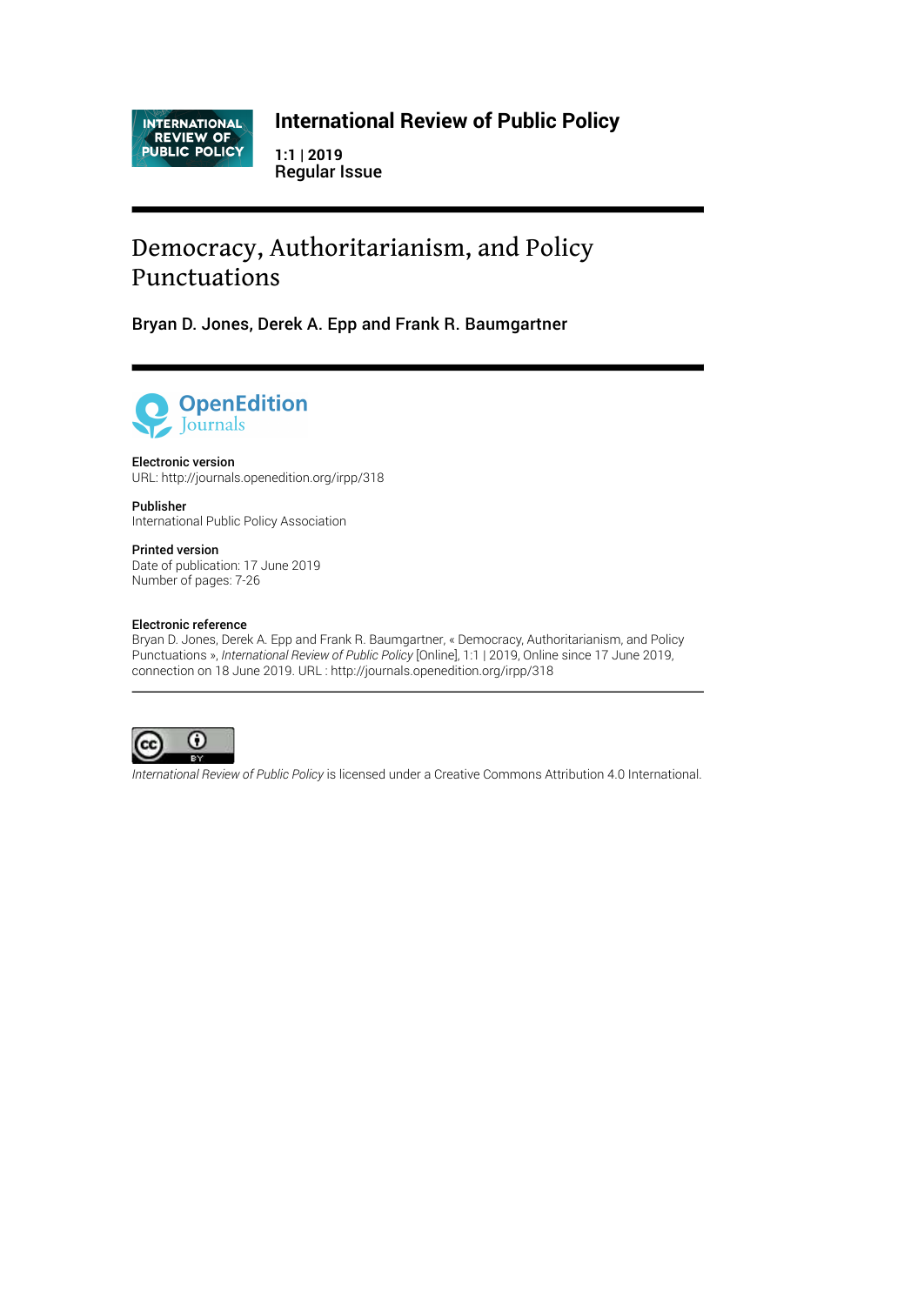# **Democracy, Authoritarianism, and Policy Punctuations**

# **Bryan D. Jones**

*University of Texas at Austin (USA)*

## **Derek A. Epp**

*University of Texas at Austin (USA)*

## **Frank R. Baumgartner**

*University of North Carolina at Chapel Hill (USA)*

# **Abstract**

**Do democracies perform better than more autocratic political systems? Most existing literature focuses on single issues, such as maintaining the peace, avoiding famines, or promoting stable economic growth. he key to policy success for all these and other issues is adaptive policymaking in complex, dynamic environments. Relying on theory and empirical tests from policy process studies, we focus on extreme policy punctuations as indicators of maladaptive policymaking. We conceive of a continuum from the most open democracies to the most closed authoritarian systems, with intermediate forms of less open democracies, hybrid regimes, and less closed authoritarian systems. Based on a review of the existing literature, we extract four factors that seem to afect maladaptive and hence more punctuated policymaking: friction imposed by formal rules and informal norms on the policymaking process, the absence of incentives to address problems, centralization in policymaking, and lack of diversity in channels of**  information. Many of these factors cluster, so it is difficult to discern their specific effects, but **our approach allows a start at doing so.**

# **Keywords**

**policy punctuations, democracy, authoritarianism, public budgets**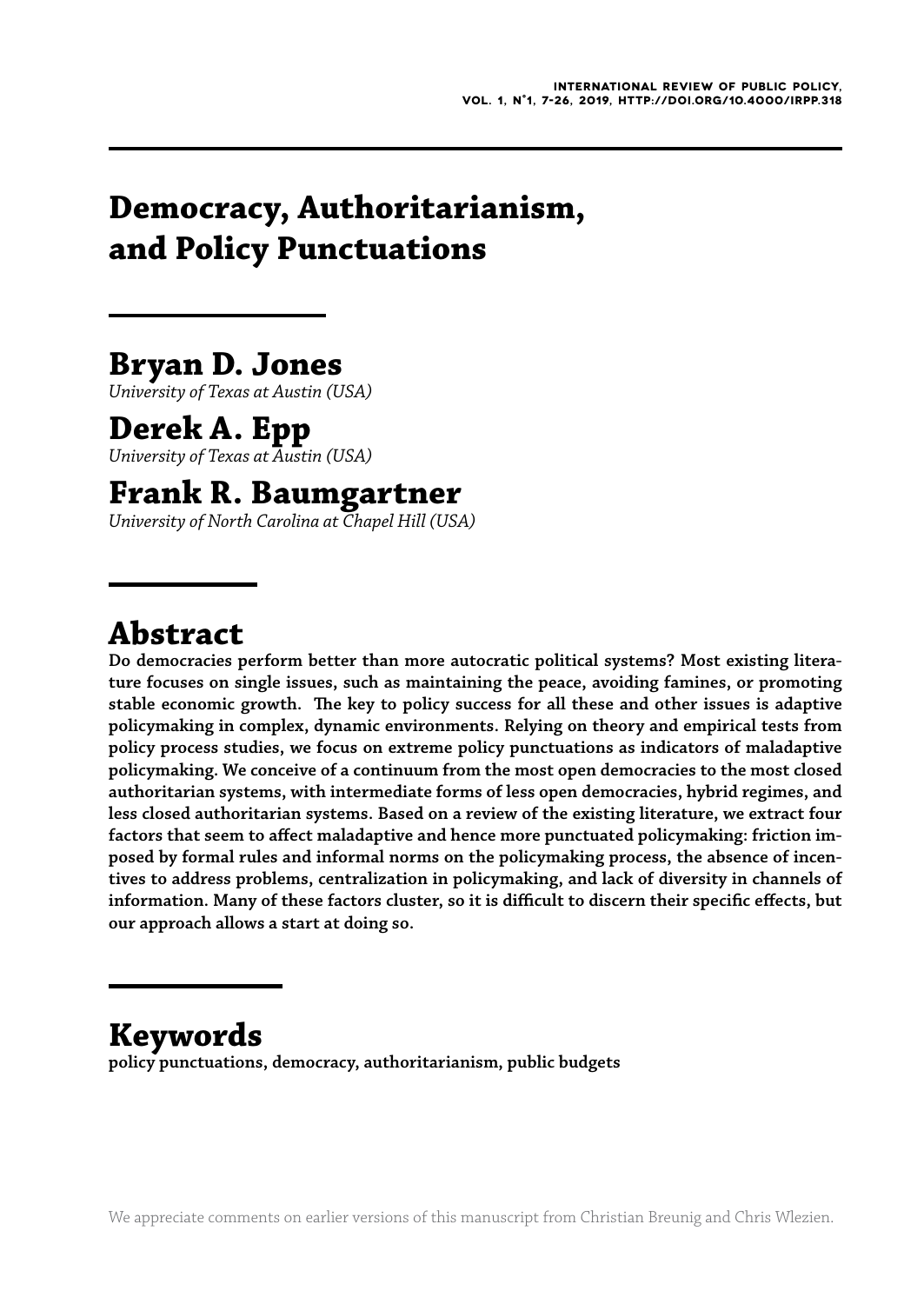Democracies are lauded both for their intrinsic value and because they seem to perform better than autocratic regimes on a number of key measures, at least over long periods of time. Proponents of democratic rule claim they are better at providing adaptive policies through mechanisms of openness and compromise. On the other hand, authoritarian regimes are often touted as providing stability and order in the face of the chaos and unpredictability of open democracies.

Economist Amartya Sen argues that democracies do not suffer from famines. He first noted that famines were simple to solve if governments had the will (Sen 1981). He later realized that famines were common in colonial and authoritarian systems, but not democratic ones. As he put it in a 2015 interview (Ebersole 2015), "If the government is vulnerable to public opinion, then famines are a dreadfully bad thing to have. You can't win many elections after a famine."

Noting that both poverty and food shortages, even severe shortages, were common in developing democracies, Sen went on to assert that they did not develop into full-blown famines as they could do in authoritarian regimes. In discussing the Chinese famine of 1958-61, he suggested another connection to that disaster. "While the famine was going on, there was also a starving of information. This is an additional factor, the informational connection as opposed to the political incentive connection" (Ebersole 2015). Basically, the Chinese government suppressed the low of information to cover up its failure, and ended up fooling itself into thinking more rice was available than there was. While Sen was bullish about democracy's ability to prevent famines, he was less certain about its abilities to address hunger and poverty (Dreze and Sen 1989; Sen 1981).

hese observations and others like them are important because they focus on the performance of democracies rather than their intrinsic values. Yet they limit themselves to one problem at a time: are democracies better at maintaining the general peace (Reiter 2017)? Are they more efective at relieving food shortages before they become famines? Are they better at fostering economic growth (Helliwell 1994)? More generally, the issue may be stated thus: Are democracies more responsive to problems than non-democratic systems? Since problems are themselves dynamic, do democracies prove more adaptive as situations change? And how do we measure that adaptation?

Buena de Mesquita and his colleagues (2003) provide a general answer: the incentives for better policymaking are related to the size of the minimum winning coalition that chooses the governing coalition. his mechanism is distinct from the concept of democracy, although the two overlap. It also sets the issue of policy performance into a broader frame, hence avoiding the issue-by-issue approach to performance. It also treats the size of what they call the *selectorate* as a continuum, opening the possibility that democracies themselves vary in their incentives to produce adaptive public policies, as do dictatorships, based on the sizes of their respective selectorates. he authors claim that other aspects of democracies are not related to policies, but Clarke and Stone (2008) dispute this on methodological grounds. Additionally, the measures used by Bueno de Mesquita and his colleagues do not incorporate the assessments of adaptive policymaking that we advocate below.

Governments are mixtures of structures and norms, and dividing them into democratic versus authoritarian ignores the possibility that some facets of governments may lead to better adaptive problem-solving whereas others may not. Do some characteristics of democracies lead to more adaptive policymaking than other forms? While we applaud Bueno de Mesquita and his colleagues for conceiving the problem as a continuous one, we disagree with them in viewing these systems as more complex than they suggest. We also set adaptive policymaking as the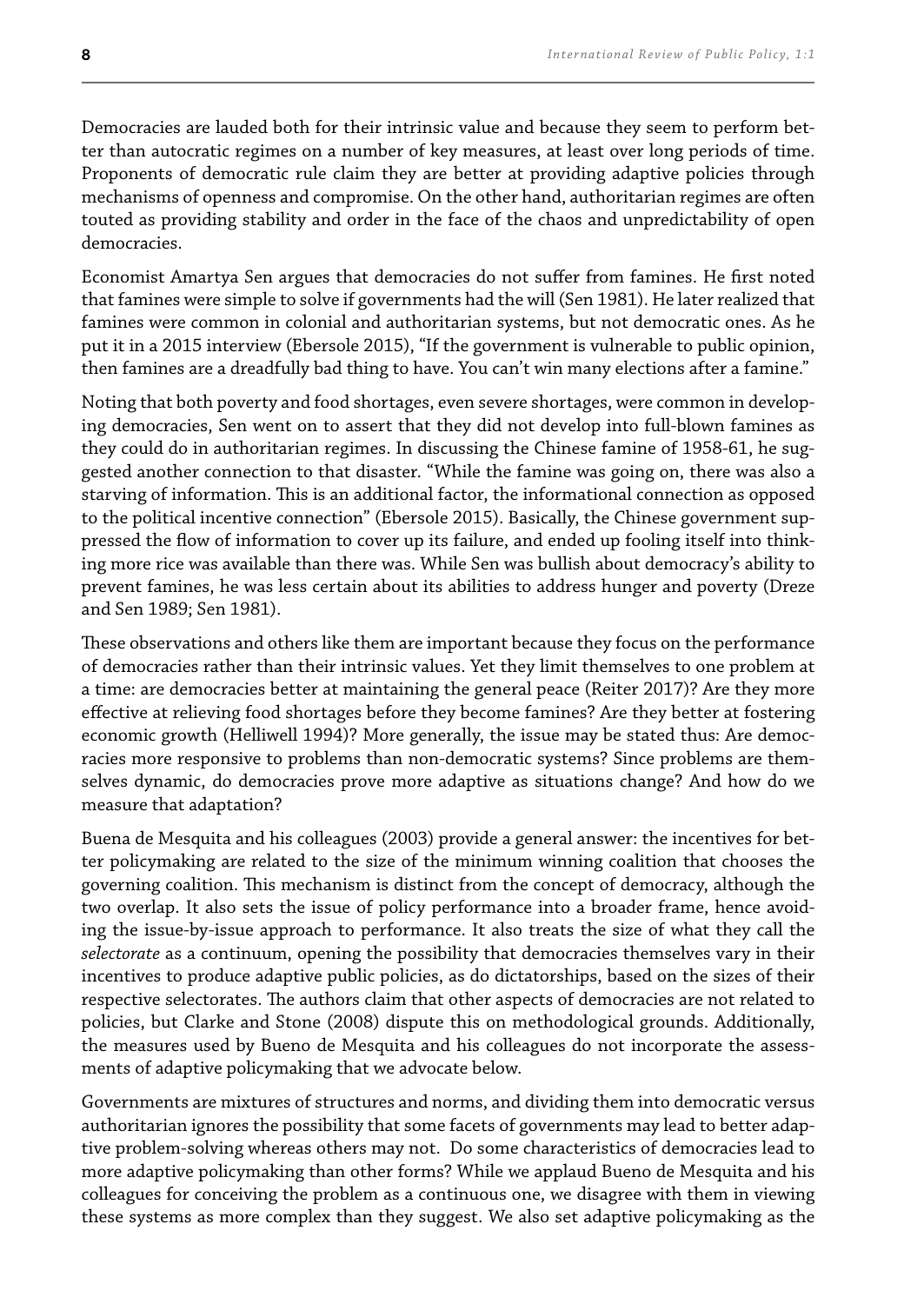key measure of policy performance. As we discuss below, we assess adaptive policymaking as the ability to avoid overly large and erratic shifts in policy commitments.

Scholars now distinguish a class of political systems that "feature key procedural characteristics of democracy, such as regular elections, while they simultaneously display attributes associated with authoritarian regimes, from the repression of the free press to infringements of civil rights" (Sebok 2019: 1). While these systems seem to rely on large selectorates, they still fall short in adaptive policymaking. Sebok (2019;1) terms these "hybrid regimes" and hypothesizes that they are more erratic in their policymaking than democratic regimes, but less so than fully authoritarian regimes. Sebok continues, "Policy emphases shift from one to the other in more dramatic fashion in hybrid regimes because they follow patterns of poll-governed populist decision-making rather than the gradual shifts periodically interrupted by elections that characterize agenda-setting in democracies". Do hybrid regimes perform better than full autocracies but less well than democracies?

his suggests that we may view a continuum between fully open democratic systems and completely closed autocratic ones, distinguished by the extent of control by central authorities built into the system. These gradations should be associated with more adaptive policymaking. In addition, some facets of regimes may be more associated with problem-solving than others. In this approach, the size of the selectorate is only one element in adaptive policymaking.

It is critical to distinguish between *adaptive policies*, which shift as challenges in environment change, and *policy stability*, which can be maladaptive by being overly rigid in the face of dynamic environments. Fully rigid policies in a highly-controlled political system may provide unchanging policies over long periods of time, but they are generally not responsive to the changing nature of the policy environment. In other words, they are less adaptive systems. Such systems may well be subject to more massive punctuations as they fail to detect and adjust to a gathering storm. Chinese real estate developer Chen Tianyong captured the essence of this process when he claimed that China was "like a giant ship heading to the precipice. Without fundamental changes, it's inevitable that the ship will be wrecked and the passengers will die" (Liu 2019).

Here we address the issue of democratic performance through the lenses of policy process approaches that conceive of policymaking as invariably disjointed and episodic rather than continuous and incremental. Systems vary in their susceptibility to more or less intense policy punctuations. he policy literature indicates that more intense punctuations are associated with long periods of unchanging policies, so that strong stability and intense punctuations are paradoxically causally related.

he *general punctuation* thesis postulates that political systems are subject to multiple streams of information on problems that could require addressing, yet they are also subject to a great deal of resistance to acting on those problems (Jones and Baumgartner 2012). The information is always uncertain and ambiguous, and hence seldom clear enough to make the appropriate action obvious. So there is always a delay in acting, leading to a tendency to allow problems to fester until they cross a threshold of criticality (Jones and Baumgartner 2005). A politics of "alarmed discovery" often follows (Downs 1972). Limits on attention are a major impediment to responding to information in all systems, but this is intensified when information is suppressed. Other forms of resistance exist, including the set of decision rules that allow veto players to stymie such action and ideological rigidities that interfere with the recognition of and response to problems (Tsebelis 1995; Jones, Sulkin, and Larsen 2003).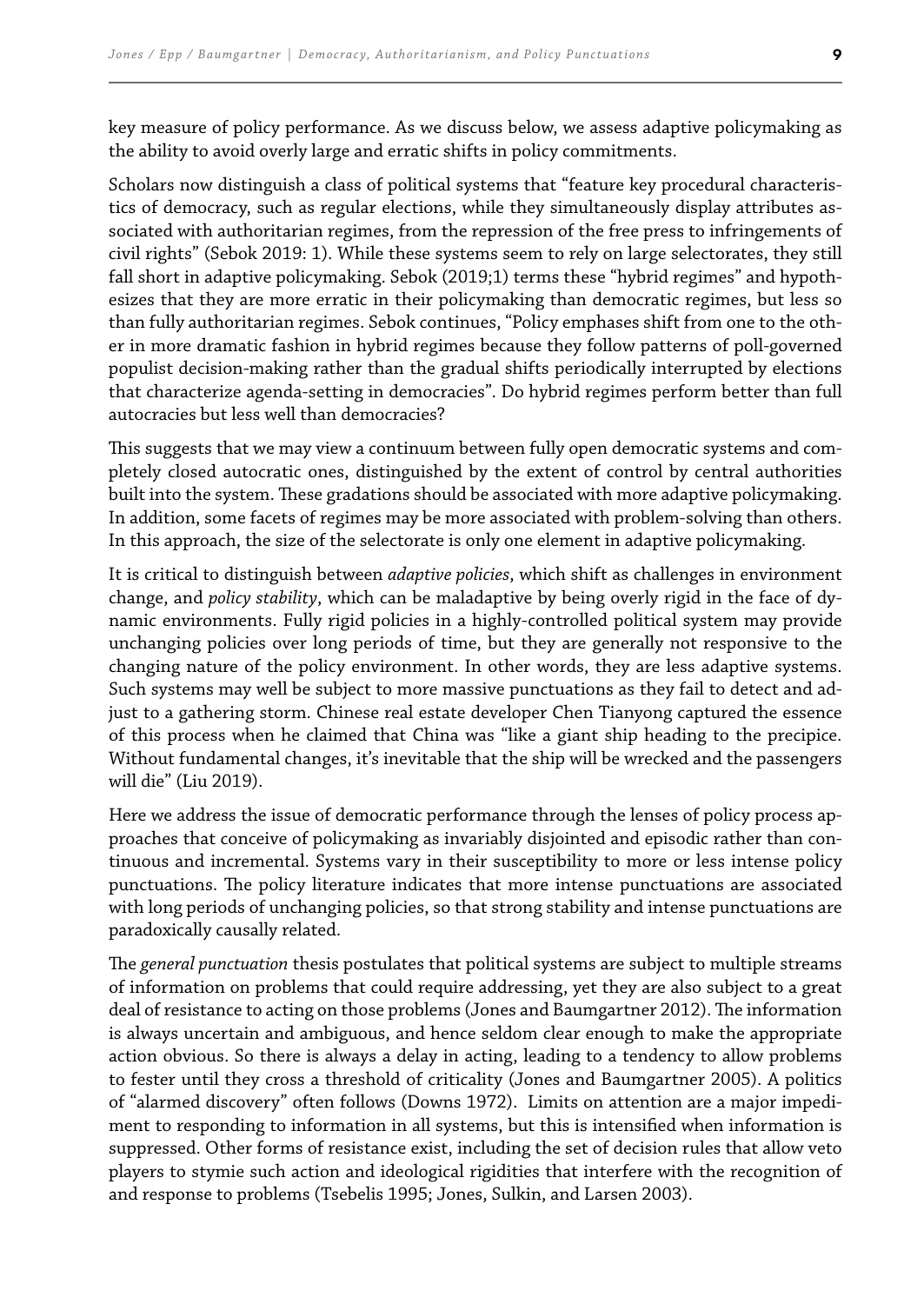The tension between the demands for action generated by flows of information and the resistance to them leads to a *stick-slip dynamics*, the same kind of process that generates earthquakes as tectonic plates stick for long periods of time (the friction) then suddenly slide rapidly along each other as pressure from the earth's core increases tension between the plates (Jones and Baumgartner 2012).

Political systems difer in their mix of mechanisms that foster friction and encourage open flows of information. Yet democracies share common characteristics, including regular elections with broad participation, free expression of opinion, and few barriers to organization to inluence policies that, prima facie, would seem to lead to better problem-solving. Democracies also difer in numerous ways, from the length of experience with democracy to the forms of representation and governance mechanisms they employ. More open democracies have more robust press freedoms, more vibrant and efective pluralistic group structures, and representational systems that incorporate more residents and more faithfully transmit the policy views of those residents to policymakers. Less hierarchic and centralized policymaking systems rely less on executive-centered government and more on decentralized policy-making mechanisms. Similarly, autocracies share common characteristics that one might expect would lead to lessened problem solving abilities, including overly centralized governance structures and more limitations on the free flow of information. Yet they, too, differ in their abilities to solve problems.

Government performance can be assessed as responsiveness to problems. Obviously there are other criteria, but the failure to address festering problems is surely a major component of evaluating any political system. Yet the deinition of a problem is oftentimes not clear, and diferent groups have diferent interpretations of the same set of indicators. However, it is possible to gain leverage on this difficulty by focusing on what adaptive problem-solving is not. While there are exceptions, in particular when the policymaking environment rapidly or catastrophically changes, in most cases severe policy punctuations are symptoms of maladaptive political systems. The larger the punctuation, the less efficient the system has been in addressing the associated problem in a timely manner. As a consequence, comparative measures of policy punctuations are inverse indicators of adaptive policy-making. Generally, incrementalist policies (as opposed to rigidly stable policies) are indicators of underlying adaptive policymaking.

### **Assessing Adaptation by Policy Punctuations**

A major problem with assessing policy punctuations is judging when a policy change is large and when it is "close enough" to incremental (given that all systems are afected by some degree of friction). Policy scholars have turned to stochastic process approaches, in which they study entire frequency distributions of policy changes. For example, one can calculate percentage changes in budgetary allocations across budgetary categories within a single nation, calculate a frequency distribution, and compare that distribution to the standard Normal distribution (which would be expected in a purely incremental budgetary system).

he typical budgetary distribution is quite divergent from the Normal, usually displaying some positive skew (in which there are larger increases in budgets than decreases) and clear leptokurtosis (in which there are many very small changes and a few really large ones, but few moderate changes). Figure 1 displays a typical budget change distribution. It is aggregated irst by calculating year-to-year percentage changes in each budgetary category, and then aggregating these for all countries measured (in this case, using the ten standard categories used by the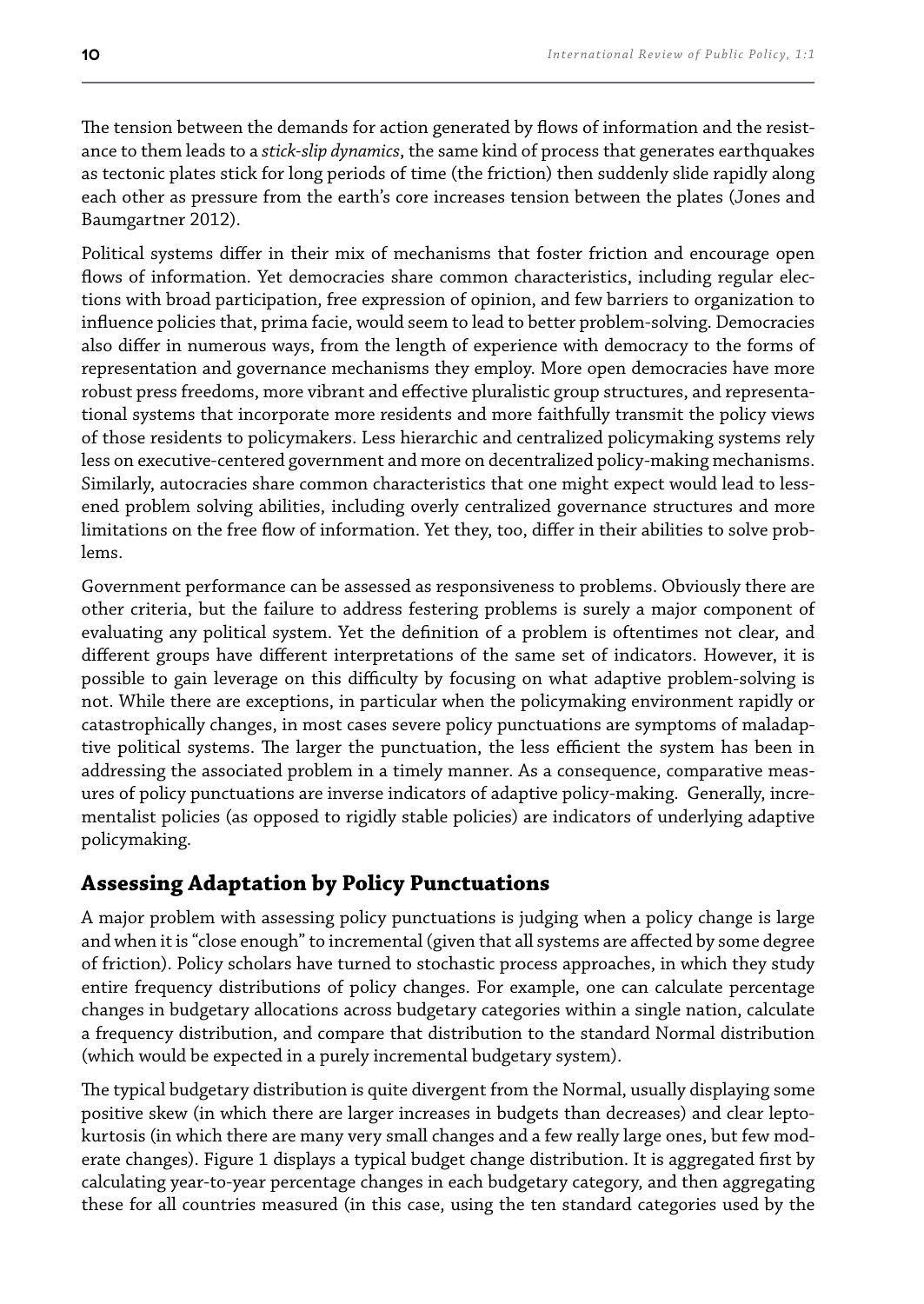

International Monetary Fund for twenty-one countries for the period 1996-2011).

Figure 1: Inflation-adjusted budget changes for all countries.

Budget distributions can be compared with regard to the extensiveness of policy punctuations using kurtosis, or the normalized version, l-kurtosis (Bruenig and Jones (2011). This strategy can also be used for other measures of the policy process by using the policy topic structure of the Comparative Policy Agendas Project (https://www.comparativeagendas.net), calculating percentage changes in the categories across time. Positive kurtosis, or leptokurtosis, indicates high peaks and long tails (as seen in Figure 1). Long tails indicate a large number of observations with large percentage changes—which themselves indicate policy punctuations. A second approach is to estimate directly the slopes of the Pareto, or power function, distribution (Jones et. al. 2009). The Paretian distribution is characterized by very long tails; in the case of budgetary changes, this would indicate extremely large budgetary changes, whether they are positive or negative.

Scholars have examined budget distributions like this one in many diferent political systems, finding substantial leptokurtosis in all national-level political systems studied so far. In a comparative study of distributions of budget changes among seven developed democracies, Jones et al. (2009) found punctuated distributions in all cases examined. Fagan, Jones, and Wlezien (2017) similarly found all country-level distributions they studied to be characterized by substantial kurtosis, as was the combined distribution presented above. Positive kurtosis also characterizes sub-national governments, including U.S. states (Breunig and Koski 2006) and U.S. local governments (Jordan 2003), Indian states (Karmarkar 2016), Danish local govern-

<sup>(</sup>Source: Fagan, Jones, and Wlezien 2017)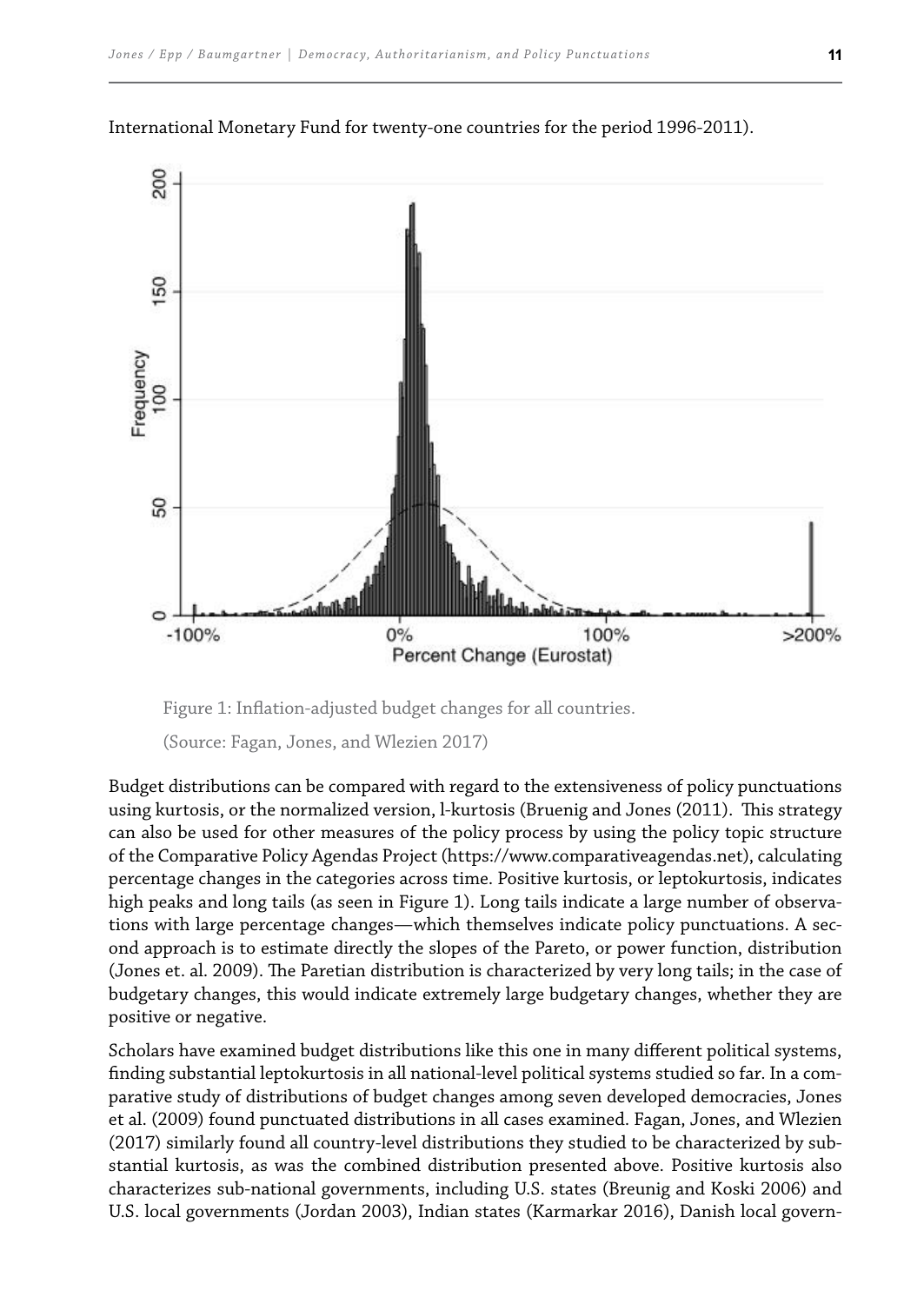ments (Jones et al. 2009), and Texas school districts (Robinson 2004). Speciic policy areas within single political systems seem generally to be characterized by punctuations (True 2000). Jones, Sulkin, and Larsen (2003) considered various stages of the policy process in the U.S., and Baumgartner et al. (2009) did so in three western countries; both teams found that friction increased from the input stage to the policymaking stage to the policy output stage.

he kurtosis measure calculated across countries can be deployed as a dependent variable in regression analyses. This allows investigators to study potential causes of the extensiveness of policy punctuations by associating potential causal factors with country-level budget kurtosis measures.

### **Four Factors Leading to Policy Punctuations**

Performance diferences among democracies, hybrid regimes, and autocracies may be traced to the extensiveness of maladaptive policies, which in turn is indicated by the severity of policy punctuations. We noted above that Sen pointed to both an *incentive* and an *information* linkage to the maladaptive policies in addressing famines in colonial and authoritarian regimes. We add two other factors: the *friction* in enabling decision-makers to respond, and the extent of *centralization* in a policymaking system. Hence the degree of maladaptive policymaking in addressing problems is likely to be a function of four general factors. The *incentive* factor focuses on the extent to which politicians face inducements or sanctions that encourage them to detect and solve problems. *Information* centers on whether systems are in place to process information that indicates problems; problems must be detected and defined before they are addressed. *Friction* involves structural impediments to problem-solving actions by policymakers. *Centralization* means the concentration of decision-making power at the top of governmental organization. Of course, in the real world there is considerable overlap among these factors, but conceptually they are distinct.

### **Friction in the Policymaking Machine**

In any system there exists a great deal of friction or resistance to policy change. It takes a certain degree of mobilization to overcome such friction and produce policy action. Friction can come from institutional structures, such as separated powers in the U.S. system, or from cognitive and cultural factors, such as ideologies that rule out certain adaptive policy actions.

Friction in government is not in itself a bad thing, since it provides the necessary stability to allow individuals and organizations to rely on a stable framework within which to operate. Because all systems face multiple problems, juggling attention among them entails neglecting certain problems at the expense of addressing others (Jones and Baumgartner 2005). his implies that no political system can avoid policy discontinuities. Yet extremely high levels of friction can allow problems to fester. Policy scholars use an *error accumulation approach* in which neglected problems can grow, and earlier policies put in place to address those problems become more and more obsolete as potential solutions. As errors accumulate, the system requires more and more efort to solve the problem, requiring larger and larger policy punctuations in, for example, budgetary allocations. (Jones, Sulkin, and Larsen 2003; Jones and Baumgartner 2005).

he Chinese famine associated with Mao's Great Leap Forward was the worst famine in modern history, causing approximately 30 million starvation deaths. Government policies rooted in collectivization and industrialization, as well as resistance to information indicating great suffering in the countryside were responsible. Resistance to reform was powerful, and incentives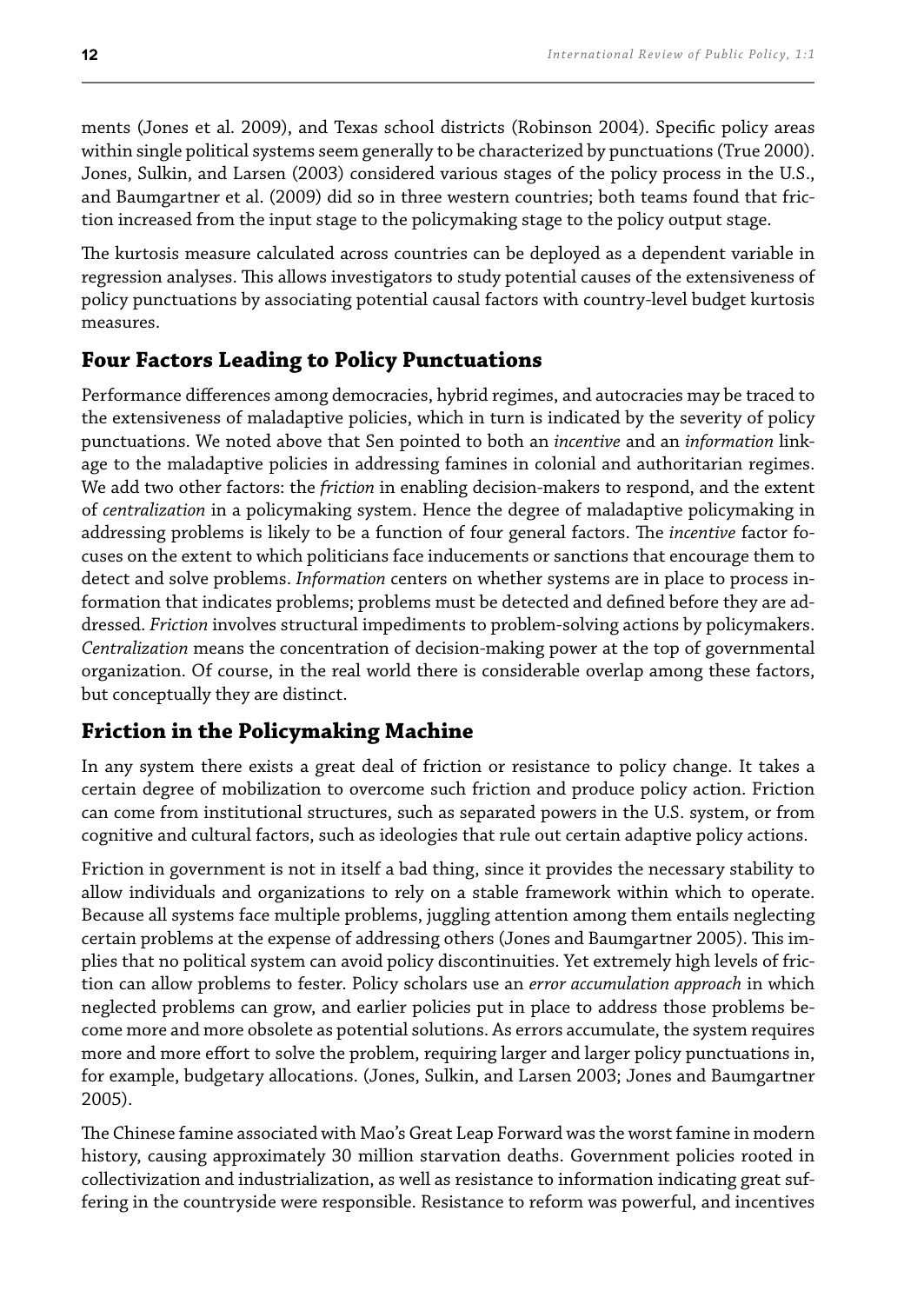to address the problem were weak. The extent of centralization at the top of the Communist Party hierarchy meant that lows of information up the hierarchy were ignored and lower level officials were often sanctioned for initiating them. Indeed, they offered grossly exaggerated harvest estimates to impress superiors. Government lacked the incentives to correct course, and the system suppressed the necessary information to do so.

The famine ended with policy changes that began in 1961, as the government instituted the necessary reforms. But this only occurred after extensive and needless sufering, and required huge policy changes to accomplish. This kind of enormous policy adjustment is characteristic of political systems that have weak responsiveness to information signals about the severity of problems that the system faces, cultural or ideological blinders that divert attention away from the problem, and highly centralized systems benefiting entrenched interests that incentivize the suppression of information on problems.

A second mechanism of maladaptation stems from overreaction to a recognized problem, which can develop into a policy bubble similar to those occurring in an overheated economy (Jones, Thomas and Wolfe 2014; Maor 2012, 2014). These overreactions are more likely in systems with high friction, since the lack of earlier adjustment to changing circumstances can lead to a heightened sense of panic as policymakers realize how far off the mark their positions are.

The extent of friction in a policymaking system acts as a brake on the transferal of demands and needs for policy change into policy action. No system is immune from the frictions that prevent the translation of observed problems into solutions to make those problems disappear, and indeed, many entrenched interests within democratic systems, just as in other types of systems, may operate to perpetuate such issues. While no system seems to be able to adjust smoothly to changes in their policymaking environments, some seem to experience larger (and generally less frequent) policy punctuations, while others adjust in a less punctuated (but still non-incremental) fashion. Democracies are not uniformly equipped to address problems. While we lack quantitative evidence, not all authoritarian regimes are equal in their abilities to adjust to changing circumstances as well. Understanding these variations in democratic systems, where we have considerable evidence, can lead to a better understanding of the causes of pathological policy punctuations. It is also likely that the same principles that lead to less policy disruption and more incrementalist adaptations to changing lows of information in democracies also apply to less democratic hybrid regimes and autocratic regimes.

We can state this notion as follows, which is a modification of earlier statements of the thesis (Jones and Baumgartner 2012):

**General Punctuation hesis:** he higher the level of political friction to inputs, the longer the periods of stability but the larger the policy change that invariably comes as the political system adjusts to its complex environment.

The idea that high levels of resistance, or friction, lead to more extreme policy punctuations was first articulated in a study of the extent of punctuations in the policy cycle (Jones, Sulkin, and Larsen 2003; Jones and Baumgartner 2005). he idea was that it should be easier to access the policymaking process early in the policy process—that is, in the agenda-setting stages than in later stages—the enactment of laws or the allocation of budgets. This was found to be the case in the U.S. A later comparative study in Belgium and Denmark as well as in the U.S. found that as friction increased in the policy cycle, so did the extent of policy punctuations (Baumgartner et al. 2009). hese studies assessed such things as parliamentary questions or congressional hearings as relatively low-cost or low-friction monitoring features of the system,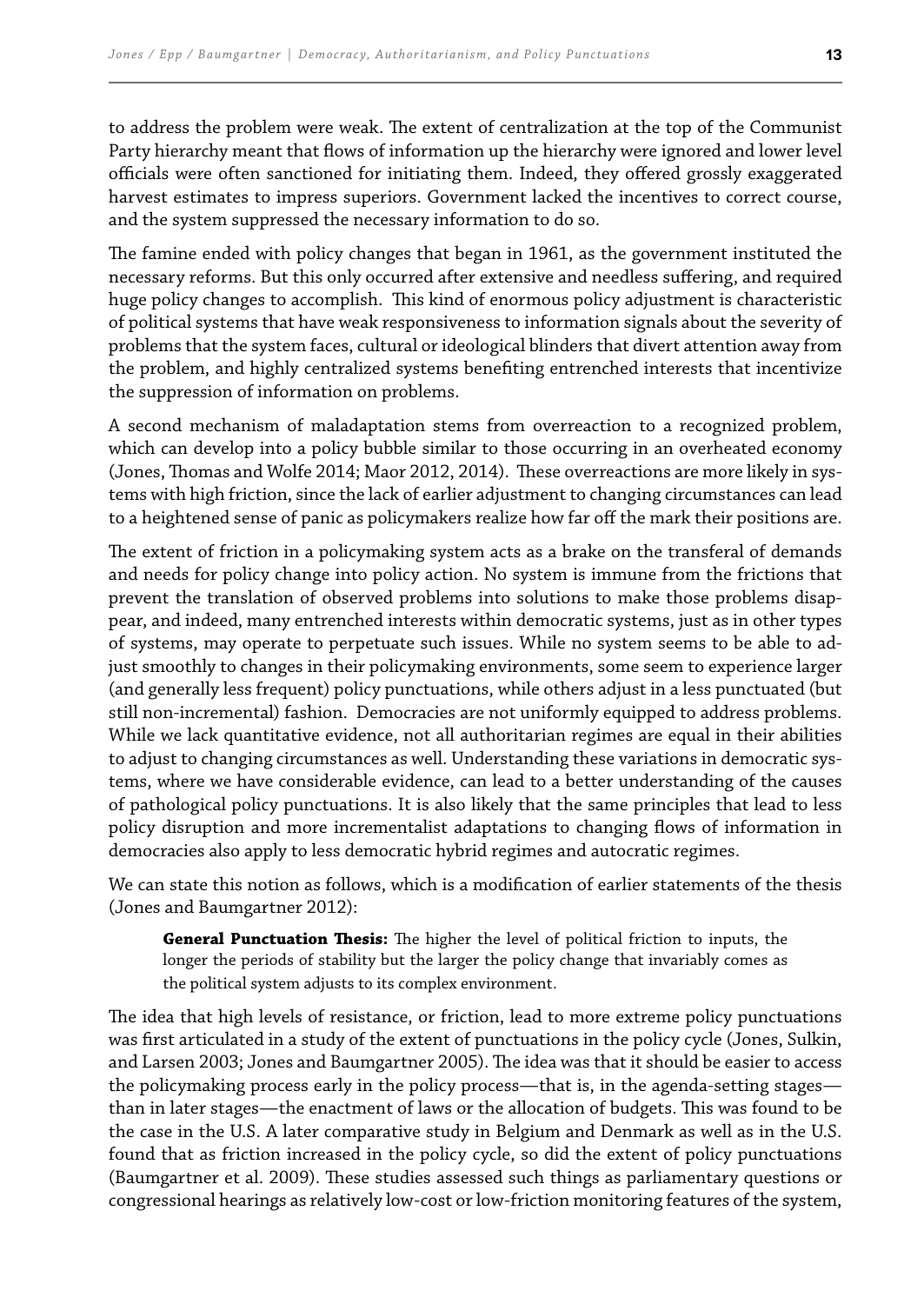then law-making features, then budgeting and other policy outputs. As the process is further along the policy process, institutional costs for adjustment are typically higher, and so, therefore, is the friction apparent in its policy outputs.

**Progressive Friction Hypothesis**: Friction is lower in processes associated with putting problems on the policymaking agenda than in processes related to enacting policies addressing those problems.

It may seem obvious that it is easier to discuss an issue than to achieve action on it. But there is a rich literature on agenda denial—the ability of policy-relevant elites to stop issues from getting actively discussed in a political system but get the issues through when they actively support putting them on the agenda (see Jones, 2016, for a review).

Why does friction increase as we proceed along the policy cycle? There are two reasons. One is that institutional rules make the constructing of winning coalitions more difficult in the decision stages of the process than in the agenda-setting stages. Another is that as an issue proceeds through the policy cycle, it attracts more attention and hence more opposition in a counter-mobilization efect.

A related issue is whether resistance is stronger in the early stages in some political systems than others. This is highly likely to be the case. In comparison with presidential systems, it can be harder to get an issue on the agenda in parliamentary systems, in which the majority coalition controls the policy matters that are brought to parliament for consideration, but easier to get them through once they get on the agenda. In these systems, it is likely to be more difficult to get an issue through even if it is under active consideration. In authoritarian systems, agenda control is likely to be even more stringent, making it still harder to get decision-makers to attend to festering problems.

Jones et al. (2009) calculated a summary measure of institutional friction based on four factors: bicameralism, decentralization, single-party governments, and executive dominance. They found a strong relationship between the extent of institutional friction and the kurtosis of each nation's budget change distribution. he stronger the institutional friction in democratic systems, the more likely that large budgetary changes occur at the expense of more moderate adjustments to changing circumstances. he weaker the institutional friction, the more gradual and moderate the changes. Institutional friction is linked to the smoothness or punctuated nature of the policy outputs. The higher the friction, the more punctuated the output. The lower the friction, the more efficient the system.

Other budgetary studies report similar results. Ryu (2009) finds that U.S. state-level fund restrictions result in larger budget punctuations than more flexible expenditure categories. Such seemingly simple categorical systems can add friction to a system by limiting the mechanisms that politicians can use to address emerging problems.

he initial punctuated equilibrium notion was developed to address the resistance of locked-in policy subsystems to necessary policy change (Baumgartner and Jones 1991; 1993). These decentralized systems operated out of the limelight, allowing industry-centered interest groups to have a disproportionate inluence on the rule-making process. Worsham and Stores (2012) show how policy changes can be met with strong resistance in some policy subsystems at the implementing stage. They examined the resistance of the agricultural policy subsystem to addressing discrimination against African American farmers in the U.S. even after major legislation was passed, concluding that major policy regime change does not necessarily occur even after major efforts to address a problem. Thus, levels of friction can be underestimated by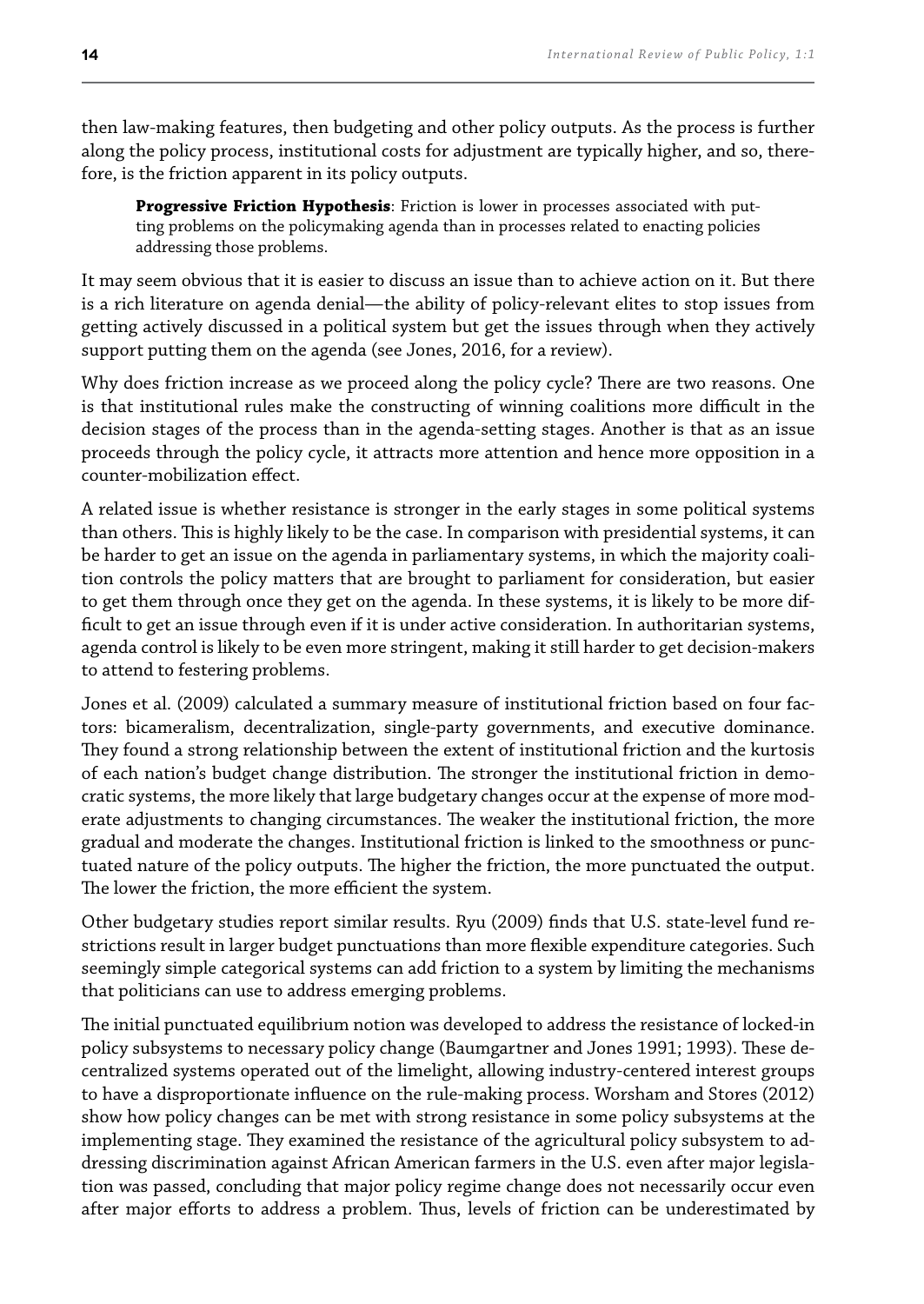focusing on policy enactments (or even budgetary changes) alone.

Can the friction hypothesis be extended to diferences between authoritarian and democratic regimes? he available evidence suggests that it can. Chan and Zhau (2016) show greater budgetary punctuations in communist authoritarian systems than in limited authoritarian or liberal democratic regimes (although the comparative reliability of data is difficult to assess in this case). They also studied differences in budgetary punctuations in Chinese provinces, finding more severe punctuations where regional administrations were more closed to inputs (assessed as labor unrest). hey conclude by recognizing that opposition groups not only act as obstructionists to majority policymaking, but also as challengers to policy priorities. Hence they provide information on festering problems to governing elites. As a consequence, authoritarian systems that disempower minority coalitions are worse, both at addressing developing problems and at limiting the overreaction of "alarmed discovery" when they (belatedly) come to the attention of policymakers.

One strong research design for studies of the question of authoritarianism versus democracy focuses on examining systems shifting from authoritarianism to democracy or vice versa. Country characteristics are held constant, especially if the shift is abrupt. For budget studies, however, it is possible that budgetary categories are changed in the process, or the manner in which data is gathered or reported is altered. An exemplary study by Lam and Chan (2015) uses data coded according to the Comparative Policy Agendas protocol to compare policymaking in Hong Kong as it moved from a colonial to a postcolonial regime. Using four diferent measures coded from government documents (legislative deliberations, the policy address delivered by the governor [pre-1997] and the chief executive [post-1997], the budget speech delivered by the inancial secretary, and annual budgetary estimates proposed by policy bureaus and departments), they found higher levels of punctuated outputs in the colonial period than afterward.

he robustness of the authoritarianism hypothesis is impressive. Baumgartner et al. (2017) examine public budgeting in Brazil, Russia, Turkey, and Malta before and after regime changes to more open, democratic forms of government. In all cases, they show that punctuations are more severe during periods of non-democracy. Epp (2018) considers annual changes in Gross Domestic Product across dozens of countries with diferent forms of government. Epp reasoned that because autocracies tend to exert greater central authority over their economies, they would impose governmental frictions onto economic systems. Consistent with the authoritarianism hypothesis, he finds that economic growth is more stable in countries with democratic forms of government, and gradually becomes more erratic moving along a continuum to less open regimes. Pritchett and Summers (2014) report discontinuous falls in growth rates in developing countries after rapid growth periods, and suggest that authoritarian features in China make a discontinuous decline even more likely.

In a particularly strong study, Sebok and Berki (2018) assembled a budget series for Hungary between 1868 and the present day, allowing them to examine changes in political regimes and their efects on budgetary punctuations. Dividing modern Hungarian history between 'free' (1990-2013) and 'non or partially free' (1868-1989), the researchers found more extensive budgetary punctuations in the latter period. Given recent changes in Hungary, it will be interesting to monitor budget changes because we have a firm prediction: budgetary kurtoses should increase as the period of authoritarian democracy is extended under President Orban.

Policy punctuations stem from under-addressing festering problems, and then overacting in efforts to deal with out-of-control situations. This should be worse in authoritarian systems.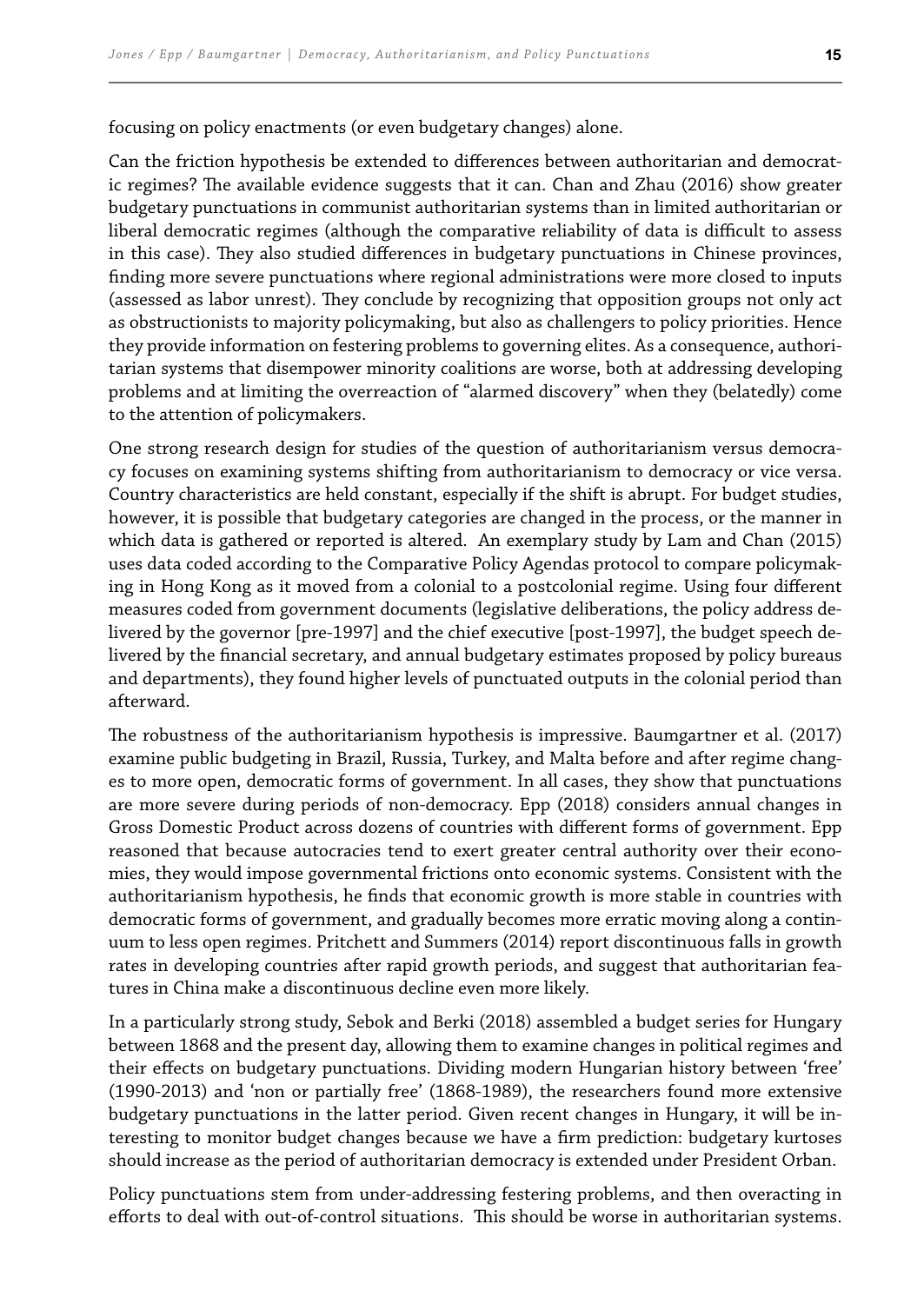here is evidence that democracies provide more stable economic growth patterns, perhaps by adopting more appropriate macroeconomic policies (Quinn and Woolley 2001). But Quinn and Woolley's study, as well as other studies in this vein, examines the relationship between democracy and growth patterns, not between democracy and incremental adjustments in macroeconomic policies. Moreover, democracies as well as autocracies are capable of massive underappreciation of festering economic problems, as the Great Recession showed.

#### **Incentives to Solve Problems**

The second factor in explaining the severity of policy punctuations is the incentive structure political leaders have to address and subsequently enact and implement policies that alleviate those problems, thereby attenuating policy punctuations. While it is true that elections provide incentives to political leaders to address problems, it is also true that politicians face competing incentives to maintain the current policy settlement. hese include such factors as electoral fundraising, interest-group pressures, and party ideologies. Nevertheless, if electoral incentives matter, then signals from the public should cause a more rapid adjustment to incoming information regarding problems, and the stronger those signals are transmitted, the higher the probability of action.

Political systems differ in the efficiency of the representation of public opinion, in the sense that some systems of representation transmit signals from the public more seamlessly than others (Soroka and Wlezien, 2010; Wlezien and Soroka 2012). Efficiency of representation is enhanced in non-federal systems (at least for central government policymaking) and attenuated where executive power is too strong. It also seems to be attenuated in systems with a plethora of political parties. Representational efficiency is also fostered where political systems have advanced mechanisms for recognizing and processing public opinion signals, allowing them to access the policymaking agenda during inter-election periods. Research suggests that proportional representational systems are more efficient directly after elections but less efficient between them (Soroka and Wlezien 2015; Wlezien and Soroka 2015).

Because the thermostatic model that these studies are based on includes a strong feedback element, it implies that issues and concerns troubling the public are addressed in the process. Responsiveness to mass opinion may lead to under-addressing or overreacting to problems, but in efficient systems thermostatic responsiveness to changes in public opinion between elections should compensate for such errors in matching policymaking to opinion. Authoritarian systems tend to lack serious representational systems, whereas hybrid systems lack some key features of efficiency in representation. Hybrid systems often rely on "poll-governed populist decision-making" (Sebok 2019:1) and are likely to be less influenced by inter-election changes in popular opinion. Such hybrid systems also rely heavily on popular mobilizations centered on single issues, such as immigration, which clearly leads to a neglect of other critical issues. Hence in general we expect that problem-solving will be enhanced in representationally efficient systems. Such systems should receive feedback from the public about policy actions or inactions across all issues more efficiently. This line of reasoning leads to the following proposition:

**Representational Efficiency**: Policy punctuations should be more severe where representational systems are less efficient.

The efficiency of representational systems centers on the seamlessness with which public opinion is transmitted into the decision-making process. Fagan, Jones, and Wlezien (2017) address the connection between policy punctuations and representational efficiency directly, and show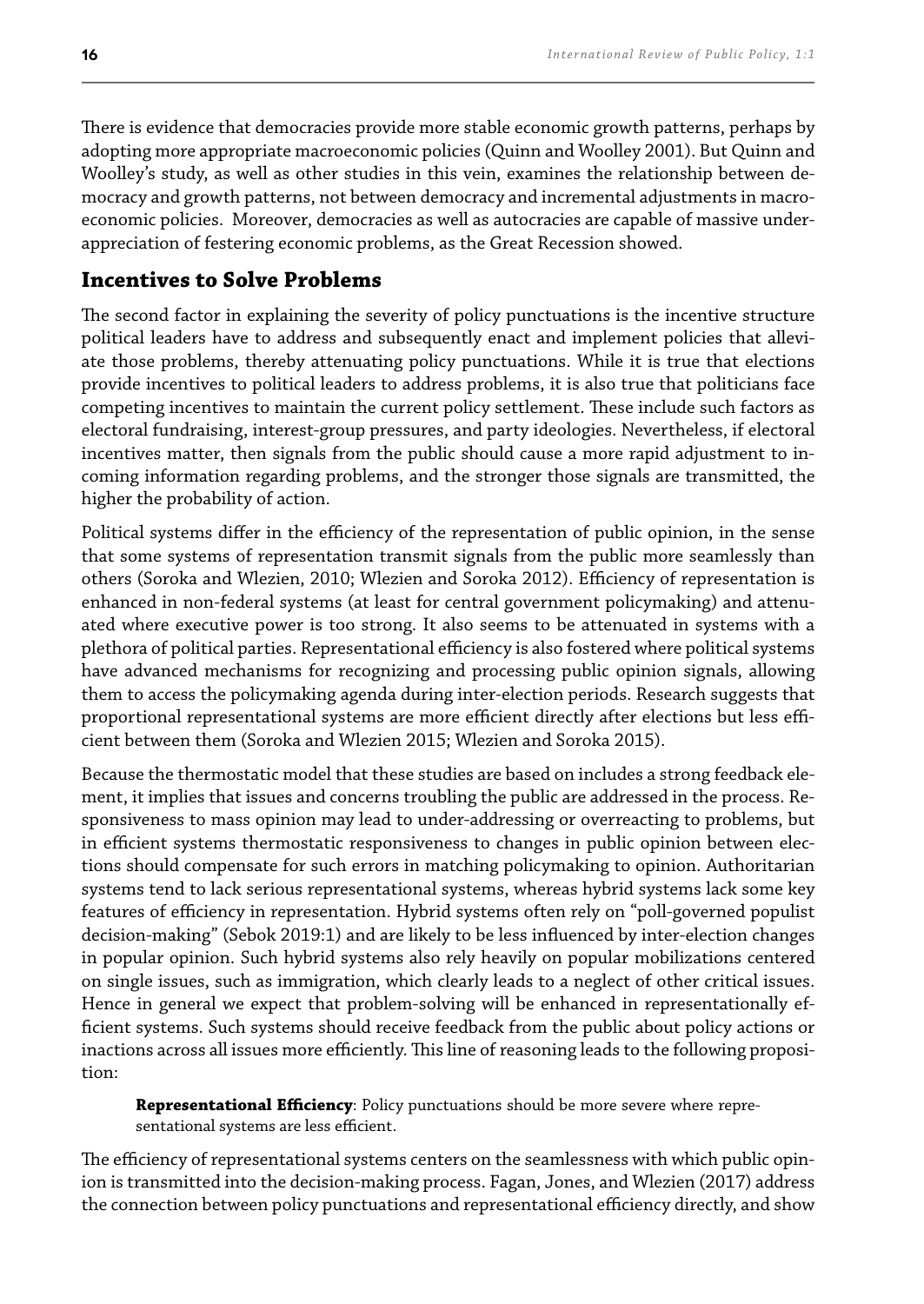that in systems where institutional features, such as executive dominance, electoral systems, and federalism, impede that translation, policy punctuations seem to be more severe.

Political elites are generally more polarized than mass publics, and parliamentary polarization may indicate a lack of faithful translation of opinion into the policy-making process. Tsebelis (1999) demonstrates that an association between the number of veto players and their ideological distance reduces the ability to produce major laws. Similarly, Breunig (2006) shows in a comparison of budget time series between Denmark, Germany, and the United Kingdom that punctuations are more extreme where ideology is strong and the distance between the parliamentary parties is great.

The role of federalism in producing policy instability may be mixed, acting in contrary ways. It seems to impede representational efficiency in central governments in such systems, but it also ofers a more diverse source of information on problems and potential solutions for them across subnational governments.

If the general notion of efficiency in representational systems is valid, then the same reasoning should extend to the progressive friction hypothesis. That is, as friction increases through the policy cycle, we should observe a waning of the efects of public opinion on policy activities. For example, it should be easier to get an item of general public concern on the policymaking agenda than to take action on it. That is exactly what Jones, Larsen, and Wilkerson (2009) found in their study of the correspondence between the public's assessment of the most important issues facing the nation and the response of government using data from the Policy Agendas Project (see also Mortensen 2009). Chaques Bonafont and Palau (2011) report similar findings from Spain. In systems that add more friction in the policymaking system, it is far easier to detect problems than to actually pass policies addressing those problems.

A similar line of thought led Bevan and Rassmussen (2017:1) to study how the structure of interest group populations "afects the process through which the public's issue priorities are translated into policy priorities". In their study of policy attention at the U.S. federal level, the authors found that the size of the interest group population had a positive efect on the link between public priorities and government action. But as institutional friction increased, the connection attenuated. If the size of the interest group activity in a policy area indicates openness in that area, then openness would seem to facilitate the efficiency of the representational system.

We may summarize this in the proposition below:

**Signal Attenuation**: Governments incorporate social signals such as those from public opinion early in the policy cycle, but the signal attenuates as it moves from the agendasetting stages to the decision stages of the cycle.

### **Centralization**

One persistent claim made again and again in both democratic and authoritarian regimes is that strong central authority leads to more adaptive policy choices. And indeed at the extremes too little central power leads to a lack of adaptive policy choices. In the U.S., for example, lack of adaptation in policy choices led to the replacement of the Articles of Confederation with the current Constitution, which involves a balance between central and dispersed power. Nevertheless, oftentimes the disadvantages of central control more than ofset its advantages in the problem-solving process.

Chief executives in democracies like to make a policy diference: where executive power is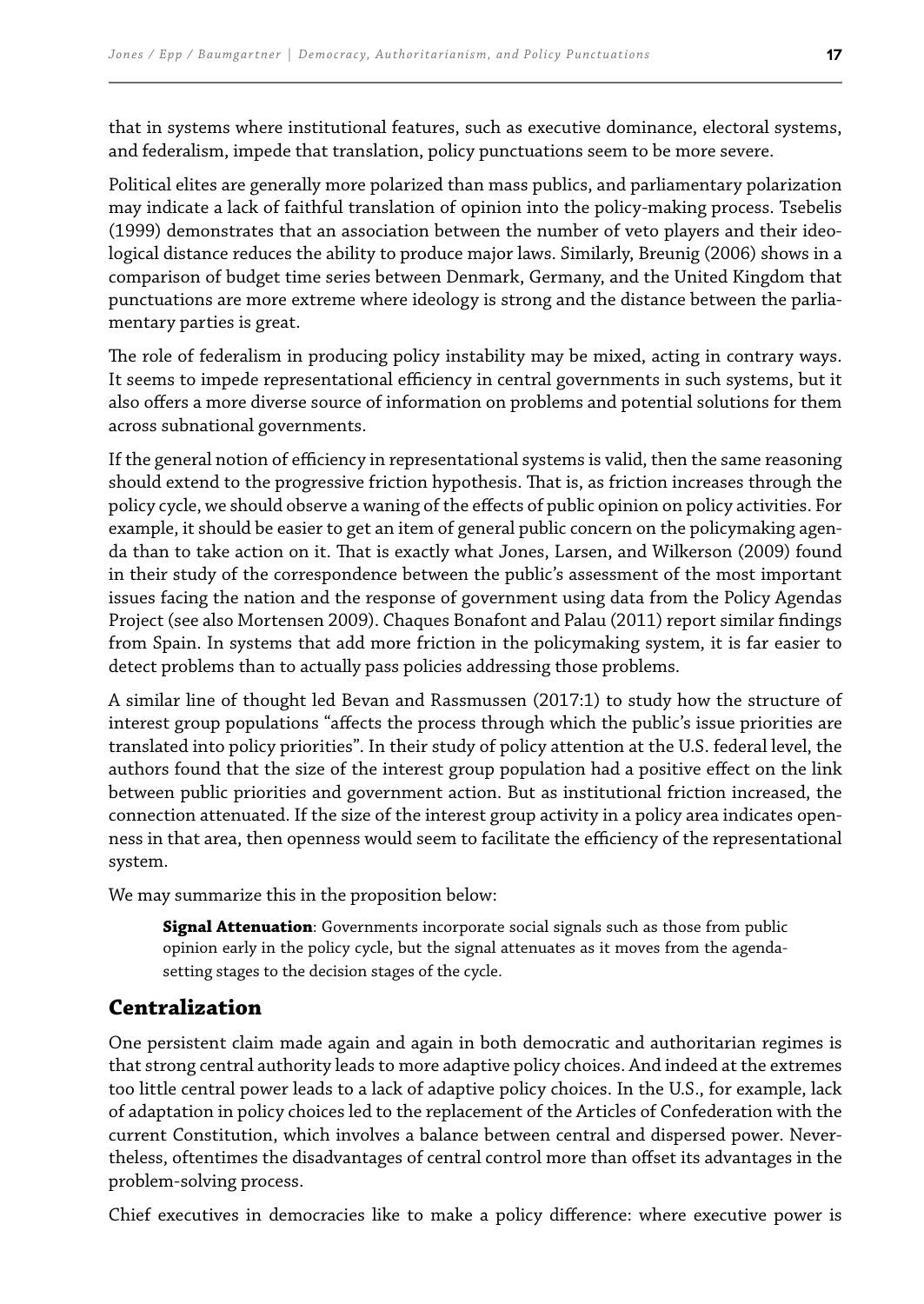stronger relative to legislative power, they have more opportunities to do so. These powers seem to add to policy punctuations. U.S. state governments with chief executives holding stronger institutional powers experience more severe budget punctuations than those with weaker governors (Breunig and Koski 2009). Breunig and Koski (2018) explain this by noting that U.S. state governors with more formal budgetary powers try to express them by shifting the fiscal priorities of the states they lead. They show that "executives deepen large cuts and boost large increases in budgetary change", hence adding to budgetary instability. his is a consequence of both agenda-setting and decision-stage powers, particularly veto powers. In a second paper, Breunig and Koski (2012) show that the results of such executive action are not necessarily positive in the long-term. Budgetary punctuations may achieve large efects immediately, but they are less likely to sustain themselves over the longer term than more adaptive incremental adjustment.

Although it is common to see strong executives as providing policy stability, research does not seem to bear this out. The work of Breunig and Koski indicates that strong chief executives in U.S. state government adds instability to long-run state policy. Sirimaneetham (2006) shows an association in developing countries from 1970 to 1999 between presidential systems and policy instability.

**Centralization**: In systems of separated powers, more centralized governments experience more severe policy punctuations.

#### **Information**

Obviously, public opinion is a critical facet in the demand structure, especially where it is backed up by electoral incentives. Collective public opinion also provides critical information about problems and potential policy solutions, but it is not the only part. Information also comes from more specialized interest groups, political party activists, governmental bureaucracies, universities, and think tanks.

Baumgartner and Jones (2015) distinguish between information on the detection and deinition of problems, and the search for adequate solutions. hey argue that diversity in perspectives is necessary for deining problems (what they call entropic search), but that solution search is often best left to those particularly knowledgeable (expert search).

A common problem in decision-making is conirmation bias, which involves seeking out evidence that supports our preconceived understandings (Kahneman 2011; Lodge and Taber 2013). Confirmation biases are often confounded in collectivities as it becomes increasingly difficult to articulate divergent views in the face of group pressures. But the issue is broader, since the limits of information-processing through what Herbert Simon called "the bottleneck of attention" lead to misrepresentations of reality because we pick and choose what we think are the important parts. Even the combination of indicators into a single index can mislead because of omitted non-measured variables and the weighting schemes employed (Bauer 1966).

In a prescient essay in the 1960s, Kenneth Boulding (1966: 167) warned us of the collective consequences of avoiding information overload through selectivity:

here seems to be a fundamental disposition in mankind to limit [the] agenda, often quite arbitrarily. . . Even though there may be good reasons for limiting [the] agenda to prevent information overload, nevertheless, limiting the agenda is always costly and is sometimes very costly, and there is something about this process which prevents us from realizing how costly it is, simply because we cannot know the cost of limiting the agenda unless we widen it, which act, of course, the very process of limiting the agenda forbid. Hence what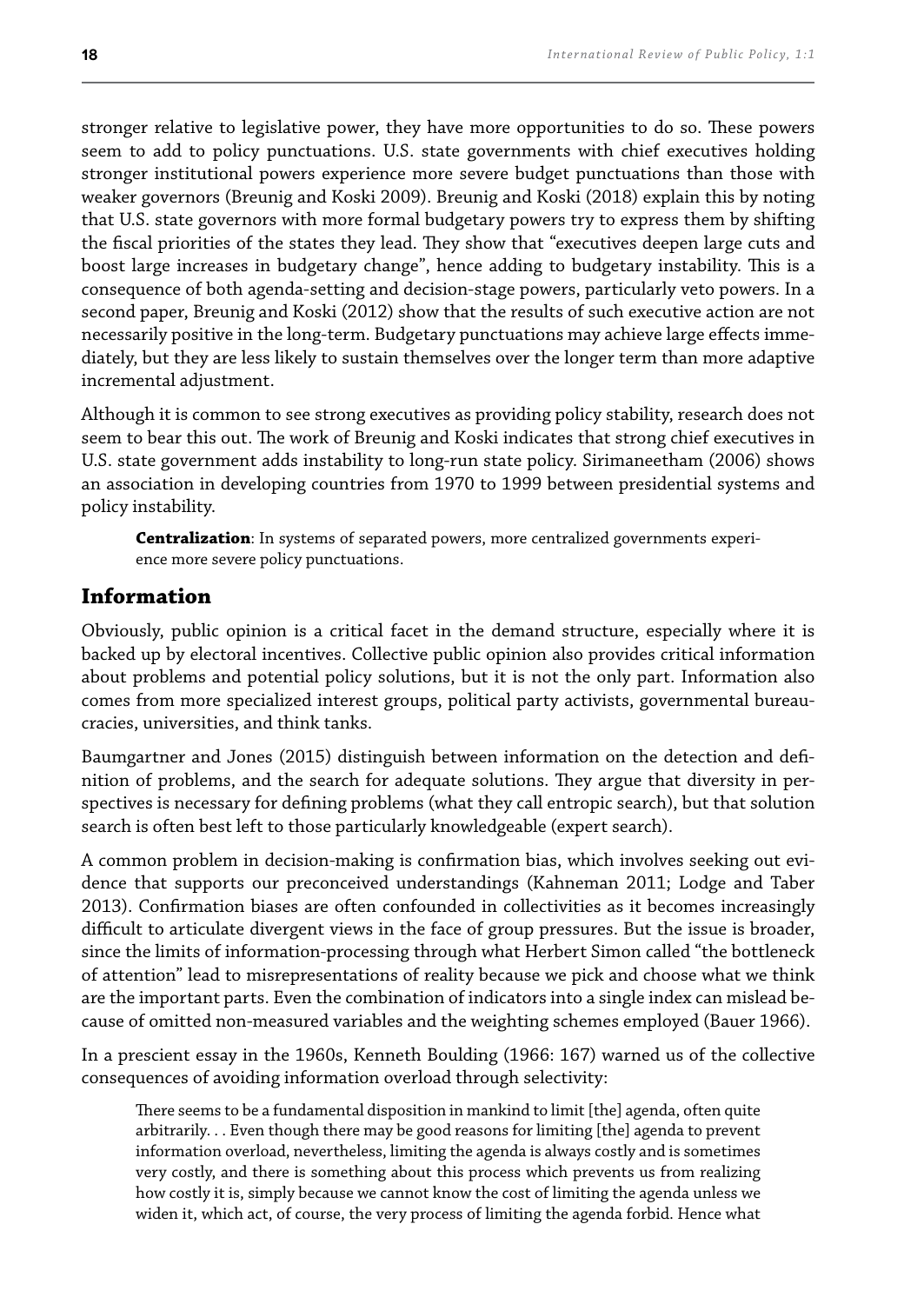looks like rational decisions under limited agendas often turn out to be disastrous.

In complex situations, humans tend to focus attention on a single facet, or at least a limited number of them. While organizations can compensate for limits of attention, they can also act to channel human cognitive limitations into their decision-making processes. Such organizational canalization leads to disjointed and episodic decision-making as the failure of the existing informational frame in solving a problem becomes increasingly obvious (Jones 2001).

Existing work in several ields indicate that diversity in lows of information is critical to good decision-making. Deliberately including discordant views in decision-making processes helps avoid the confirmation bias and acts to stimulate innovation. Scott Page recommends distributed problem-solving, involving diferent units not directly collaborating, to promote innovation in solutions (Page 2008). Baumgartner and Jones (2015) extend this to governance mechanisms involving policy subsystems and legislative systems.

Building on this, Epp (2018) looks for policy arenas where the task of policymaking is distributed across a range of independent and diverse decision makers. One example is exchange rates. In some countries, rates are determined by trading on broadly accessible financial markets, allowing millions of investors from around the world to speculate on the value of traded currencies. But other countries take steps to ensure that their currency is valued within some narrow bandwidth, limiting decision-making to deliberation among a small political elite. Epp shows that changes in the value of freely traded currencies are almost normally distributed, implying a smooth translation of inputs into outputs, while the value of currencies undergoing price manipulations are highly punctuated. Thus, the decision-making processes through which policymaking is organized can have profound efects on the stability of policy outputs, and the degree to which diferent processes can incorporate diverse inputs appears to drive this relationship.

Often, the irst informational problem of government is explicit secrecy and the deliberate suppression of information. In his tour de force on policy analysis, Walter Williams (1998) stresses the fundamental need for information availability and openness, both for government agencies and the groups and organizations that monitor government action. Indeed, he sees the function of making reliable information available and accessible to policymakers as the key function of policy analysts working in government.

Given that information on problems exists or can be generated, the key question for us is how political systems process that information. Information on problems must be prioritized and evaluated for relevance. In open democracies, governments can process the information, ignore it, or even suppress it. If a government processes that information, it may defer to citizens, interest groups, political partisans, and others afected by the problem, on the one hand, or more objective policy experts from government or private non-partisan organizations on the other (Baumgartner and Jones 2015). It is difficult enough to have open discussions on controversial issues in more democratic systems—witness the suppression of discussion of climate change in the U.S. Congress. But it is far worse in non-democratic systems. Recall our discussion of famine during China's Great Leap Forward, when purposefully misleading information was delivered to policymakers for fear of reprisals.

The suppression of issues does not usually make them irrelevant. The error accumulation model implies that the more information is suppressed regarding an issue, the more drastic the policy action that must be taken. Add to that the phase of decision that Downs (1972) called "alarmed discovery" and its attendant sense of urgency and even crisis, there is a heightened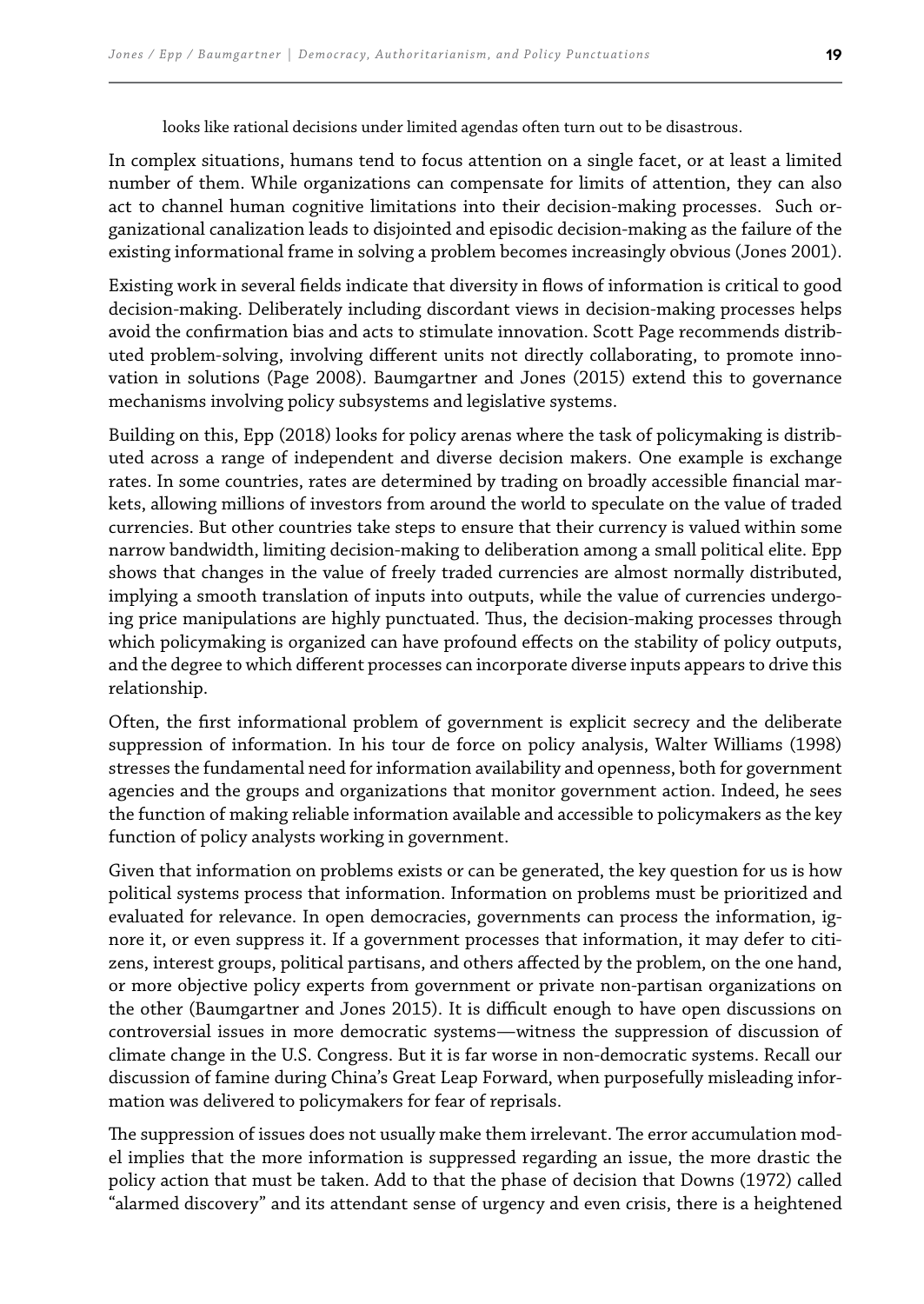danger of overreaction and the development of policy bubbles, increasing the size of the policy response as more adaptive adjustments are deferred or suppressed (Jones, Thomas, and Wolfe (2014; Maor 2012; 2014).

Given the above, we offer the following proposition:

**Information diversity**: The more open the governance system in a democratic system to lows of information bearing on problems, and the less centralized and hierarchical the policymaking system for acting on that information, the less punctuated will its policy outputs be.

While the argument is persuasive given existing work in diverse fields, direct evidence on this proposition is limited. Boswell (2012: 367), substantiating her claims with an examination of immigration policies in the United Kingdom, examined two propositions concerning information flows and policymaking.

First, diferent policy areas are associated with distinct practices in monitoring policy problems: some produce abundant, ongoing, and reliable information, while others yield scarce, sporadic, and/or unreliable data. Second, these variations in information supply are likely to inluence political attention, with information-rich areas associated with a more proportionate distribution of attention, and information-poor areas yielding punctuated attention.

The systematic monitoring of information relevant to a policy area leads to more seamless information lows, and less punctuated patterns of policy outputs. Conversely, the absence of or suppression of information, causing it to emerge more sporadically often through media stories, is likely to lead to error accumulation in addressing festering problems and larger policy punctuations.

It is highly likely that variation in press freedoms across nations is related to the extensiveness of policy punctuations. Unfortunately, we have no studies of variations in the nature of a nation's press freedoms and the extent of punctuations, but there are a number of clues. For example, Pal (2011) studied 98 countries from 1995 to 2005, inding that a media which is freer of government inluence was associated with lower levels of social and political insatiability, measured through several diferent indicators.

Media attention can also cause increased attention and opposition to policies, which can impede enactment. In a careful study of the U.S. Congress, Wolfe (2012: 109) shows quantitatively that "Controlling for other factors, the speed of bill passage slows down as media attention increases". his implies that media attention can add friction to the policy process, abetting the accumulation of error. On the other hand, it can serve to winnow poorly designed policies, perhaps limiting the development of "policy bubbles" of overreaction.

hese connections seem to be intensiied in authoritarian systems. Chan and Zhau (2016) postulate an "authoritarian information disadvantage". his disadvantage stems from issue suppression through a variety of mechanisms, including limitations on press freedoms and government secrecy and disinformation. he authors show inverse relationships between budgetary punctuations across Chinese provinces and indirect measures of openness (frequency of labor disputes).

Information availability and its use are increased where there are more institutional supports for it. For example, in parliamentary systems question periods can serve as a mechanism for raising and defining problems that governing coalitions may want to suppress. In effect, they confer some agenda inluence on minorities, making the system more open (Green-Pedersen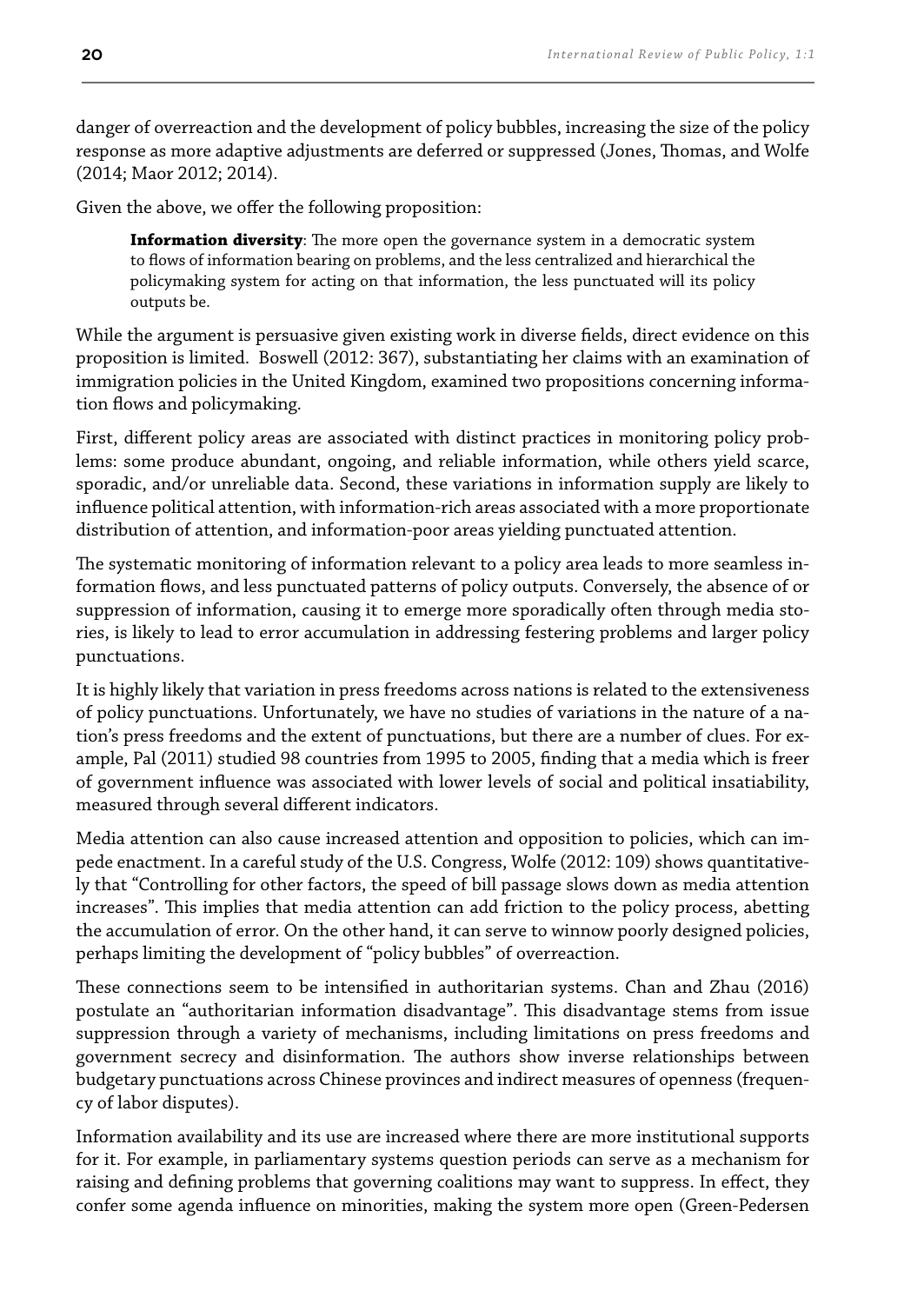and Mortensen 2010). Far from being "cheap talk", they can serve as a device to expand political conlict by attracting media coverage (Vliegenthart and Walgrave 2011; Seeberg 2013;). Moreover, even within the family of democratic political systems, more openness in information processing may be associated with smoother adjustments and hence fewer policy punctuations. In a study of reforms to increase openness in the U.S. Congress in the 1970s, Robinson and Caver (2006) found reduced budgetary punctuations after the reforms were put in place. Given the shifts toward more centralized party control in Congress after 1995, it would be instructive to see if policy punctuations have increased since then.

The downside of open information provision is the risk of information overload. In his study of U.S. state-level budgeting, Ryu (2009) reports that both institutional friction and information oversupply lead to increases in both budget stability and policy punctuations, as expected. If information is assembled in a more efficient manner, it has the effect of lowering punctuations because it allows more precise policy solutions to emerging problems. This suggests that sound policy analysis and bureaucratic expertise would lead to attenuated punctuations. Robinson (2004) found exactly that in his study of local school districts in Texas. Moreover, in these local school districts, bureaucratic centralization leads to more punctuated policy outputs—that is, centralized school bureaucracies experience more budget instability than do more pluralistic bureaucracies. In general, the available evidence indicates that more pluralistic forms of information supply lead to fewer extreme adjustments in policy behavior, more incremental changes, and more adaptive behavior.

Studies of decision-making in U.S. Congressional committees highlight the role that diverse information sources play in problem definition. Committees consult interest groups and citizens, sometimes using field hearings to do so, when ascertaining the severity of a problem. Bureaucrats are involved in this process as well. Workman (2015: 51) notes the role bureaucratic expertise plays in problem deinition when he claims that "Bureaucracies develop *problem expertise* associated with the monitoring of the policy environment, along with the more traditional *solution expertise* associated with policy implementation". The nature of problem search varies by issue. Shafran (2015) reports variation in the participation of bureaucrats and interest groups depending on the issue addressed. Workman, Shafran, and Bark (2017) show that as problem uncertainty increases, committees call more bureaucrats to testify. Moreover, committees have a tendency to call more careerist bureaucrats rather than political appointees as problem uncertainty increases.

While these studies do not focus on whether the reliance on sound policy information from experts on the nature of the problem space leads to less severe policy punctuations, they do show the general reliance of the U.S. legislative branch on a diversity of sources of information, including bureaucratic expertise. In recent times, Congress has moved from a more decentralized, committee-centered lawmaking system to a more party-centered top-down lawmaking system, implying larger policy punctuations as a consequence. It can be hoped that studies of these kinds of potential consequences will be examined in the future.

### **Beyond Governments**

Do these factors that inluence the adjustment patterns of governments also characterize broader systems of human organization? There is tantalizing evidence that they do. In a study of ive general-purpose international organizations, Lundgren, Squatrito, and Tallberg (2017) found that the policy agendas of all displayed patterns of punctuated outputs, and the higher the institutional friction in the organization, the more subject to these punctuations the or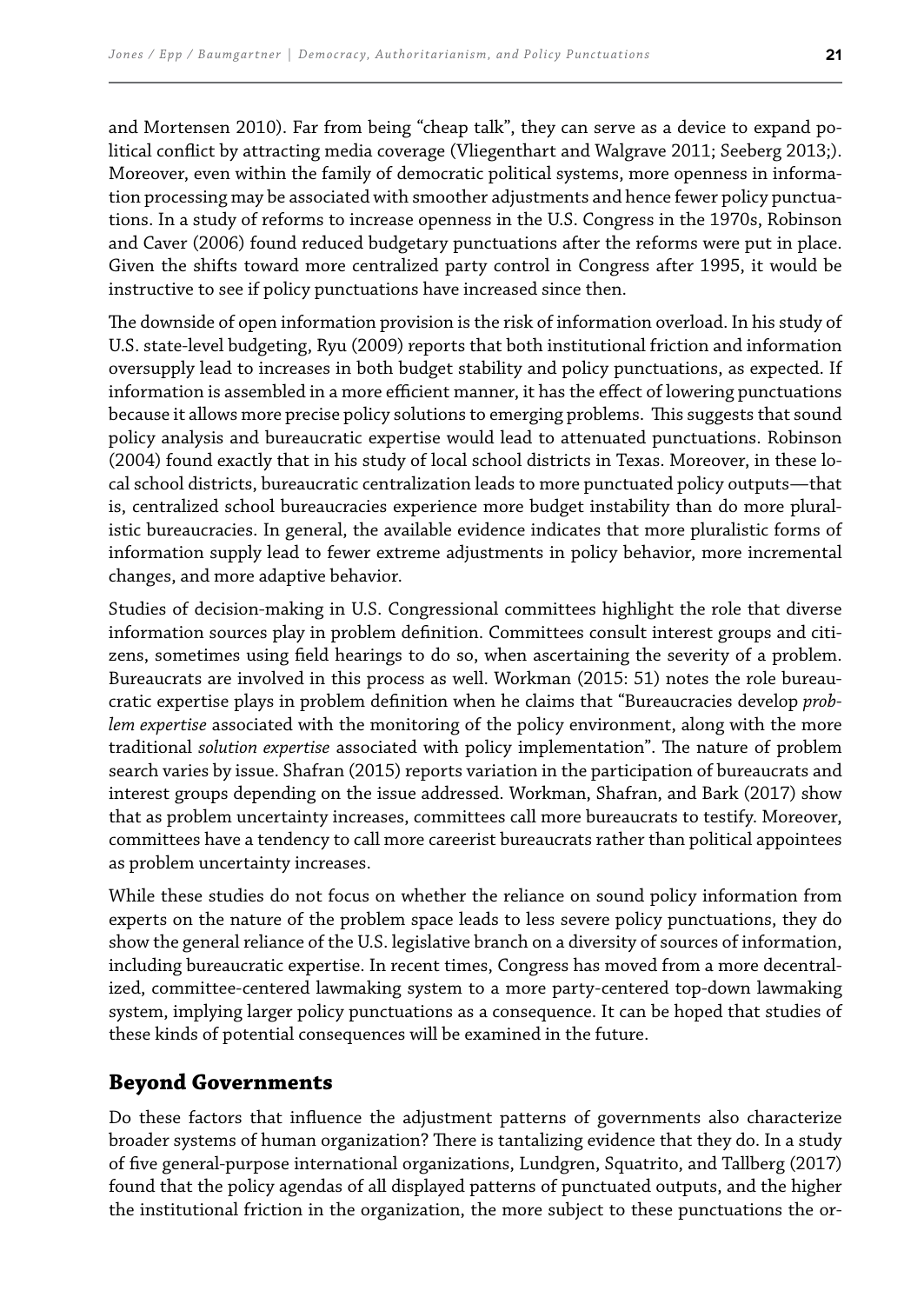ganization was. Noting that the standard research approach to international organizations stresses resistance to change, the authors argue that, to the contrary, "Barriers to change do not only contribute to periods of stasis but also contribute to a build-up of pressure that generates disproportionate change when it eventually comes." (p.567).

In the U.S. context, it is common for politicians to call for the privatization of public endeavors under the assumption that government is inefficient and that the private sector can deliver the same services at lower costs. However, many of the components of friction that we have outlined as operating on governmental systems also apply to private firms. While incentive structures may difer, other components of friction are more immutable. Certainly, the information problem, with its roots in universal cognitive biases and limitations, is not likely to be overcome simply by changing venues from a public bureaucracy to a corporate one. Epp (2015) considers industries such as mail delivery and higher education, which see dual participation from public and private organizations. A comparison of budgetary changes reveals that the budgets of private irms are often more punctuated than those of government entities operating in the same industries. This suggests that firms are no better equipped to smoothly update policies in response to new information than are their government counterparts. A broader implication is that rather than relying on a false public vs. private dichotomy, we are better served by focusing directly on those elements that condition organizational responsiveness. In some cases, firms may operate with fewer frictions than governments, but the reverse is also possible.

### **Concluding Comments**

While some degree of policy punctuation is necessary to overcome resistance and make required adjustments to changing circumstances, extreme patterns of punctuated policy changes are pathological. Disjointed and episodic extreme policy changes are indicators of a lack of continuous adaptive behavior.

Democracies have attributes that should lead to more adaptive policies than authoritarian systems, and, indeed, existing studies point to far more extreme policy instability in authoritarian systems than in democratic ones. Adaptive policies more closely address the problems facing a political system. So the more a policymaking system incorporates elements that encourage a focus on identifying and solving problems, the more adaptive and hence less punctuated policy will be.

But what attributes are most responsible for the volatility? We've focused on four basic factors critical in generating more extreme policy punctuations: *friction* imposed by formal rules and informal norms on the policymaking process, *centralization* in policymaking, lack of diversity in channels of *information*, and the absence of *incentives* to address problems. It is difficult to assess the relative importance of these factors because characteristics cluster in both authoritarian and democratic regimes. In authoritarian regimes, for example, centralization is generally associated with the suppression of information.

To try to separate out the efects of the four factors, we've examined the literature on variation within democracies because scholars have subjected these systems to more rigorous empirical study. his allows us to put forth several propositions linking institutions and practices to the tendency of systems to generate policy punctuations. We have varying degrees of conidence in them, but all are starting-points for understanding extreme policy volatility in policymaking systems.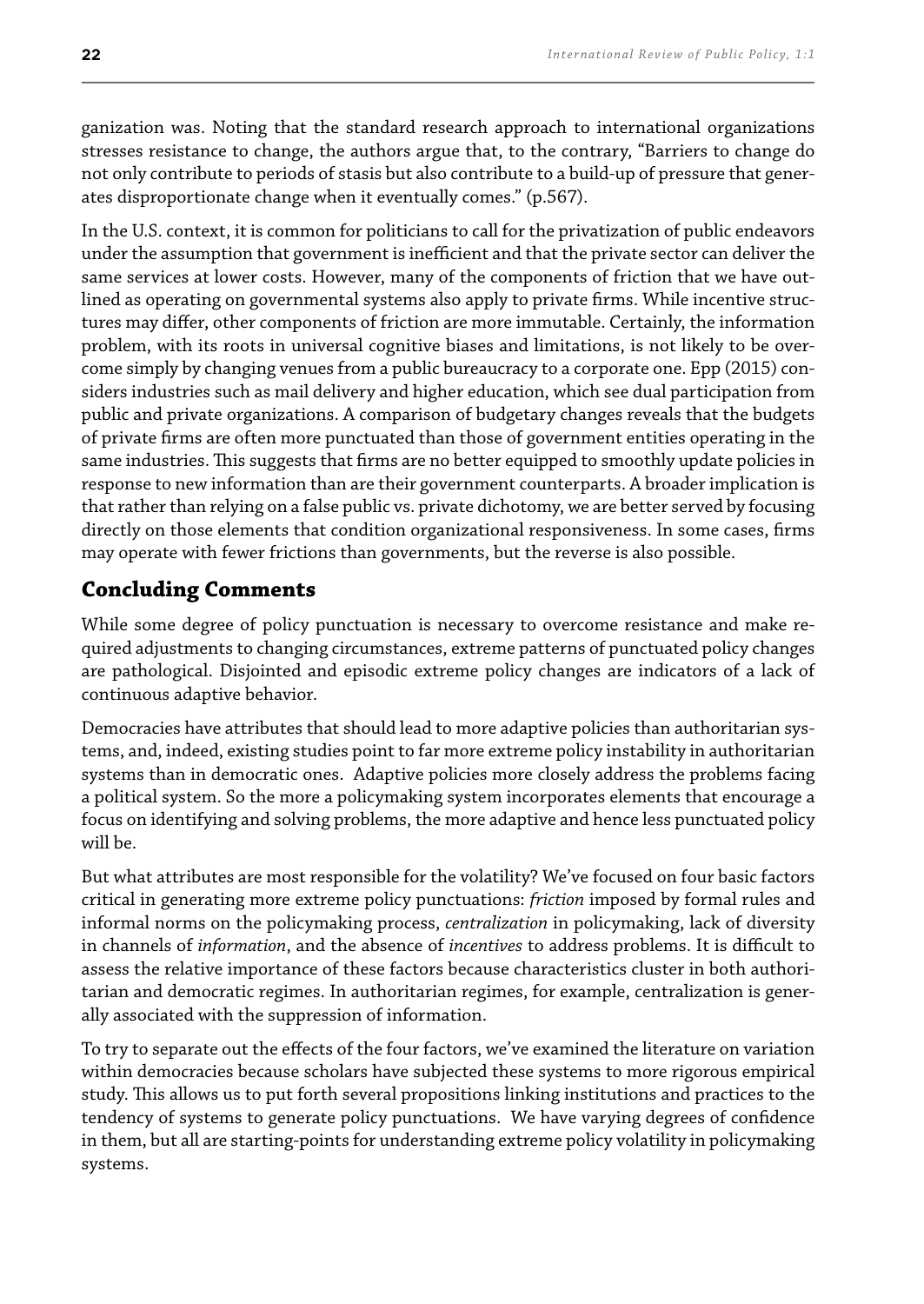#### **Bibliography**

Baumgartner, F.R., Breunig, C., Green‐Pedersen, C., Jones, B. D., Mortensen, P. B., Nuytemans, M., & Walgrave, S. (2009). Punctuated Equilibrium in Comparative Perspective. *American Journal of Political Science, 53*(3), 603-620.

Baumgartner, F.R., Carammia, M., Epp, D. A., Noble, B., Rey, B., & Yildirim, T. M. (2017). Budgetary Change in Authoritarian and Democratic Regimes. *Journal of European Public Policy, 24*(6), 792-808.

Baumgartner, F.R., & Jones, B. D. (1991). Agenda Dynamics and Policy Subsystems. *he journal of Politics, 53*(4), 1044-1074.

Baumgartner, F. R., & Jones, B. D. (2009). *Agendas and Instability in American Politics*. Chicago: University of Chicago Press.

Baumgartner, F.R., & Jones, B. D. (2015). *he Politics of Information: Problem Deinition and the Course of Public Policy in America*. Chicago: University of Chicago Press.

Bauer, R.A. (1966). *Social Indicators*. Cambridge, MA: The M.I.T. Press.

Bevan, S., & Rasmussen, A. (2017). When Does Government Listen to the Public? Voluntary Associations and Dynamic Agenda Representation in the United States. *Policy Studies Journal*, 45, 1-22.

Bonafont, L.C., & Palau, A. M. (2011). Assessing the Responsiveness of Spanish Policymakers to the Priorities of their Citizens. *West European Politics, 34*(4), 706-730.

Boswell, C. (2012). How Information Scarcity Inluences the Policy Agenda: Evidence from UK Immigration Policy. *Governance, 25*(3), 367-389.

Boulding, K. E. (1966). he Ethics of Rational Decision. *Management Science, 12*(6), B-161.

Breunig, C. (2006). The More Things Change, the More Things Stay the Same: A Comparative Analysis of Budget Punctuations. *Journal of European Public Policy, 13*(7), 1069-1085.

Breunig, C., & Jones, B.D. (2011). Stochastic Process Methods with an Application to Budgetary Data. *Political Analysis, 19*(1), 103-117.

Breunig, C., & Koski, C. (2006). Punctuated Equilibria and Budgets in the American States. *Policy Studies Journal, 34*(3), 363-379.

Breunig, C., & Koski, C. (2009). Punctuated Budgets and Governors' Institutional Powers. *American Politics Research, 37*(6), 1116-1138.

Breunig, C., & Koski, C. (2012). he Tortoise or the Hare? Incrementalism, Punctuations, and their Consequences. *Policy Studies Journal, 40*(1), 45-68.

Breunig, C., & Koski, C. (2018). Topping Off and Bottoming Out: Setting Budget Priorities Through Executive Power. *Policy Studies Journal*, 46.

Chan, K.N., & Zhao, S. (2016). Punctuated Equilibrium and the Information Disadvantage of Authoritarianism: Evidence from the People's Republic of China. *Policy Studies Journal, 44*(2), 134-155.

Clarke, K. A., & Stone, R. W. (2008). Democracy and the Logic of Political Survival. *American Political Science Review, 102*(3), 387-392.

Downs, A. (1972). Up and Down with Ecology: he Issue-Attention Cycle. *he Public Interest*, 28, 38-50.

Dreze, J & Sen.A (1989). *Hunger and Public Action*. Oxford: Oxford University Press.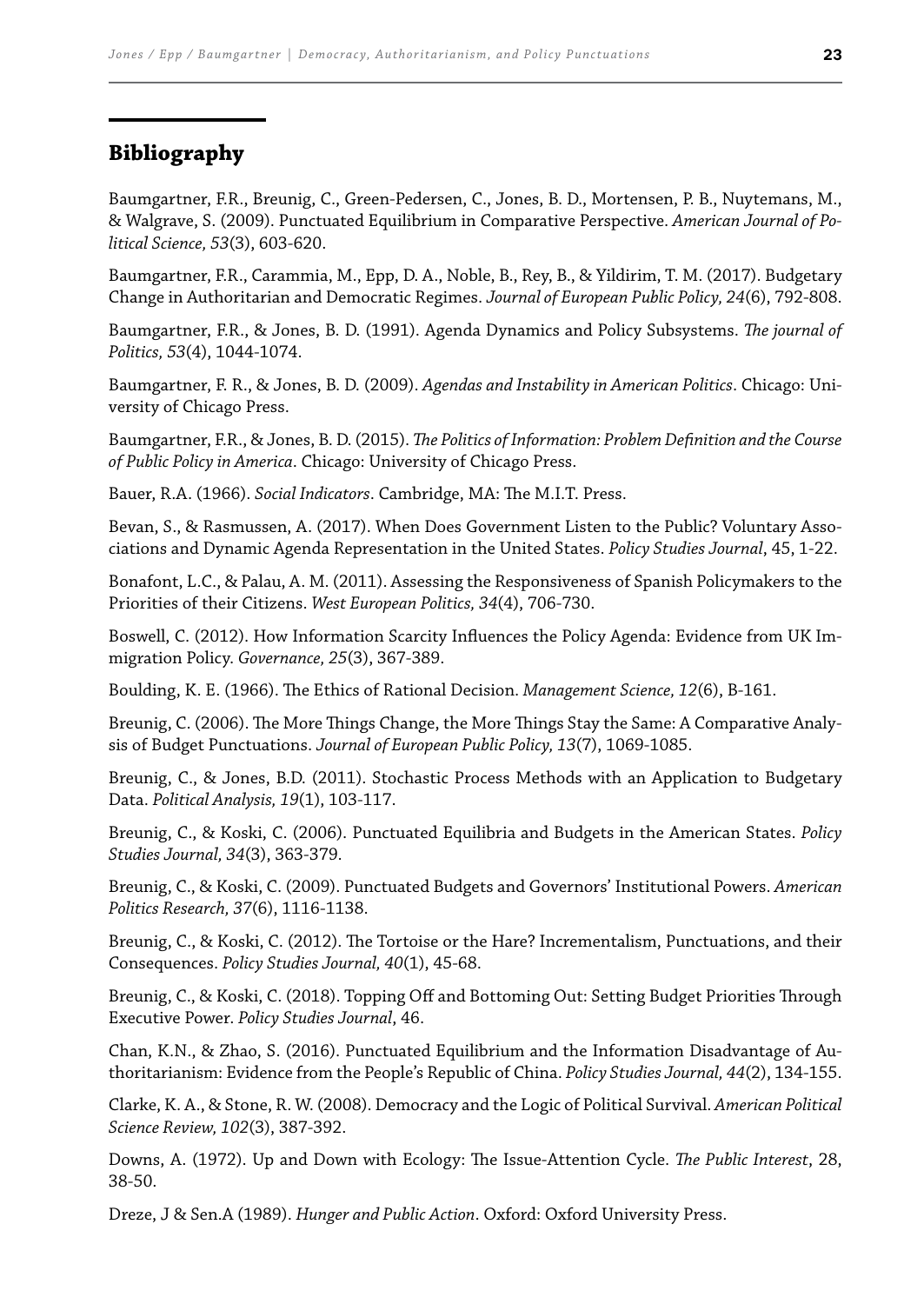Ebersole, P. (2015) & Sen.A on Democracy and Famine. *Phil Ebersole's Blog: houghts about Politics and the Passing Scene*. https://philebersole.wordpress.com/2015/06/02/amartya-sen-on-democracy-and-famine/ Accessed 1/9/2019.

Epp, D.A. (2015). Punctuated Equilibria in the Private Sector and the Stability of Market Systems. *Policy Studies Journal, 43*(4),417-436.

Epp, D.A. 2018. *he Structure of Policy Change*. Chicago: University of Chicago Press.

Fagan, E. J., Jones, B. D., & Wlezien, C. (2017). Representative systems and policy punctuations. *Journal of European Public Policy, 24*(6), 809-831.

Green‐Pedersen, C., & Mortensen, P. B. (2010). Who Sets the Agenda and who Responds to it in the Danish Parliament? A New Model of Issue Competition and Agenda‐Setting. *European Journal of Political Research, 49*(2), 257-281.

Helliwell, J.F. (1994). Empirical Linkages Between Democracy and Economic Growth. *British journal of political science, 24*(2), 225-248.

Jones, B.D. (2016). A Radical Idea Tamed: the Work of Roger Cobb and Charles Elder. In *Handbook of Public Policy Agenda Setting*. Edward Elgar Publishing. 25-34.

Jones, B.D. (2001). *Politics and the Architecture of Choice*. Chicago: University of Chicago Press.

Jones, B.D & Baumgartner F.R. (2005). *he Politics of Attention*. Chicago: University of Chicago Press.

Jones, B.D & Baumgartner F.R. (2012). From here to Here: Punctuated Equilibrium to the General Punctuation hesis to a heory of Government Information Processing. *Policy Studies Journal*, 40, 1-18.

Jones, B. D., Baumgartner, F. R., Breunig, C., Wlezien, C., Soroka, S., Foucault, M., ... & Mortensen, P. B. (2009). A General Empirical Law of Public Budgets: A Comparative Analysis. *American Journal of Political Science, 53*(4), 855-873.

Jones, B. D., Larsen-Price, H., & Wilkerson, J. (2009). Representation and American Governing Institutions. *he Journal of Politics, 71*(1), 277-290.

Jones, B. D., homas III, H. F., & Wolfe, M. (2014). Policy Bubbles. *Policy Studies Journal, 42*(1), 146- 171.

Jones, B. D., Sulkin, T., & Larsen, H. A. (2003). Policy Punctuations in American Political Institutions. *American Political Science Review, 97*(1), 151-169.

Jordan, M. M. (2003). Punctuations and Agendas: A New Look at Local Government Budget Expenditures. *Journal of Policy Analysis and Management, 22*(3), 345-360.

Kahnemann, D. (2011). *hinking Fast and Slow*. New York: Farrar, Straus, and Giroux.

Karmakar, K. (2016). *Essays in Fiscal Policy and Budgeting*. Atlanta: PhD Dissertation, Department of Public Management and Public Policy, Georgia State University.

Lam, W. F., & Chan, K. N. (2015). How Authoritarianism Intensifies Punctuated Equilibrium: The Dynamics of Policy Attention in Hong Kong. *Governance, 28*(4), 549-570.

Liu, Y. (2019). China's Entrepreneurs Wary of Its Future. *New York Times* (February 23: A1).

Lodge, M and Taber C.S. (2013). *he Rationalizing Voter*. New York: Cambridge University Press.

Lundgren, M., Squatrito, T., & Tallberg, J. (2018). Stability and Change in International Policy-Making: A Punctuated Equilibrium Approach. *he Review of International Organizations, 13*(4), 547-572.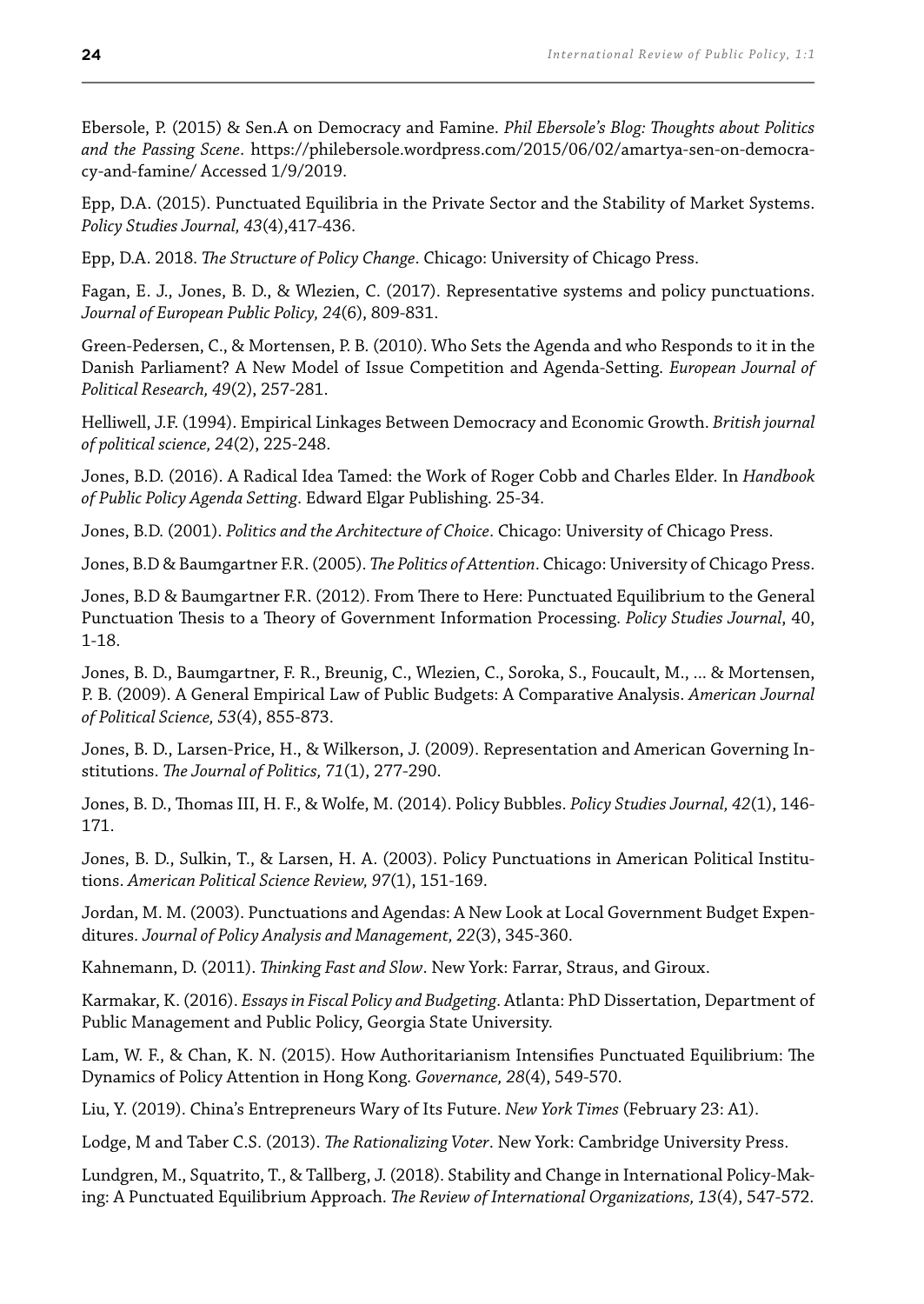Maor, M. (2012). Policy Overreaction, *Journal of Public Policy*, 32: 231-259

Maor, M. (2014). Policy Persistence, Risk Estimation and Policy Underreaction. *Policy Sciences, 47*(4), 425-443

Mortensen, P. (2009). Political Attention and Public Spending in the United States. *Policy Studies Journal*, 37, 435-455.

Page, S. E. (2008). *he Diference*. Princeton N.J.: Princeton University Press.

Pal, S. (2011). Media Freedom and Socio-Political Instability. *Peace Economics, Peace Science and Public Policy*, 17, 1554-8597.

Pritchett, L & Summers L.H. (2014). *Asiaphoria Meets Regression to the Mean*. NBER Working Paper 20573. Cambridge MA: National Bureau of Economic Research.

Quinn, D. P., & Woolley, J. T. (2001). Democracy and National Economic Performance: the Preference for Stability. *American journal of political science*, 634-657.

Reiter, D. (2017). Is Democracy a Cause of Peace? Oxford: Oxford Research Encyclopedias: Politics.

Robinson, S. E. (2004). Punctuated Equilibria, Bureaucratization, and School Budgets. *Policy Studies Journal, 32*(1), 25-40.

Robinson, S. E., & Caver, F. S. R. (2006). Punctuated equilibrium and congressional budgeting. *Political Research Quarterly, 59*(1), 161-166.

Robinson, S. E., Caver, F. S., Meier, K. J., & O'Toole Jr, L. J. (2007). Explaining policy punctuations: Bureaucratization and Budget Change. *American Journal of Political Science, 51*(1), 140-150.

Ryu, J.E. (2009). Exploring the Factors for Budget Stability and Punctuations: A Preliminary Analysis of State Government Sub-Functional Expenditures. *Policy Studies Journal*, 37, 457-473.

Sebok, M. (2019). he Comparative Agendas of Hybrid Regimes - A Research Agenda. Budapest: Hungarian Policy Agendas Project.

Sebok, M. & Berki.T. (2018). Punctuated Equilibrium in Democracy and Autocracy: An Analysis of Hungarian Budgeting Between 1868-2013. *European Political Science Review, 10*(4), 589-611.

Seeberg, H.B. (2013). The Opposition's Policy Influence Through Issue Politicisation. *Journal of Public Policy*, 3, 89-10

Sen, A. (1981). *Poverty and Famines*. Oxford: Clarendon Press.

Shafran, J.B. (2015). *Whirlpools of Information: Information Processing in Policy Subsystems 1995-2012*. PhD Dissertation, Department of Government, University of Texas. Austin: University of Texas at Austin.

Sirimaneetham, V. (2006). Explaining Policy Volatility in Developing Countries. *Discussion Paper No. 06.583* Bristol, UK: Department of Economics, Bristol University.

Siverson, R., Morrow, J.D., de Mesquita, B.B., & Smith, A. (2003). *he Logic of Political Survival*. Cambridge: The MIT Press.

Soroka, S. N., & Wlezien, C. (2015). The Majoritarian and Proportional Visions and Democratic Responsiveness. *Electoral studies*,40, 539-547.

Soroka, S. & Wlezien.C. (2010). *Degrees of Democracy: Politics, Public Opinion, and Policy*. Cambridge: Cambridge University Press.

Tsebelis, G. (1995). Decision Making in Political Systems: Veto Players in Presidentialism, Parliamentarism, Multicameralism, and Multipartyism. *British Journal of Political Science*, 25, 289-325.